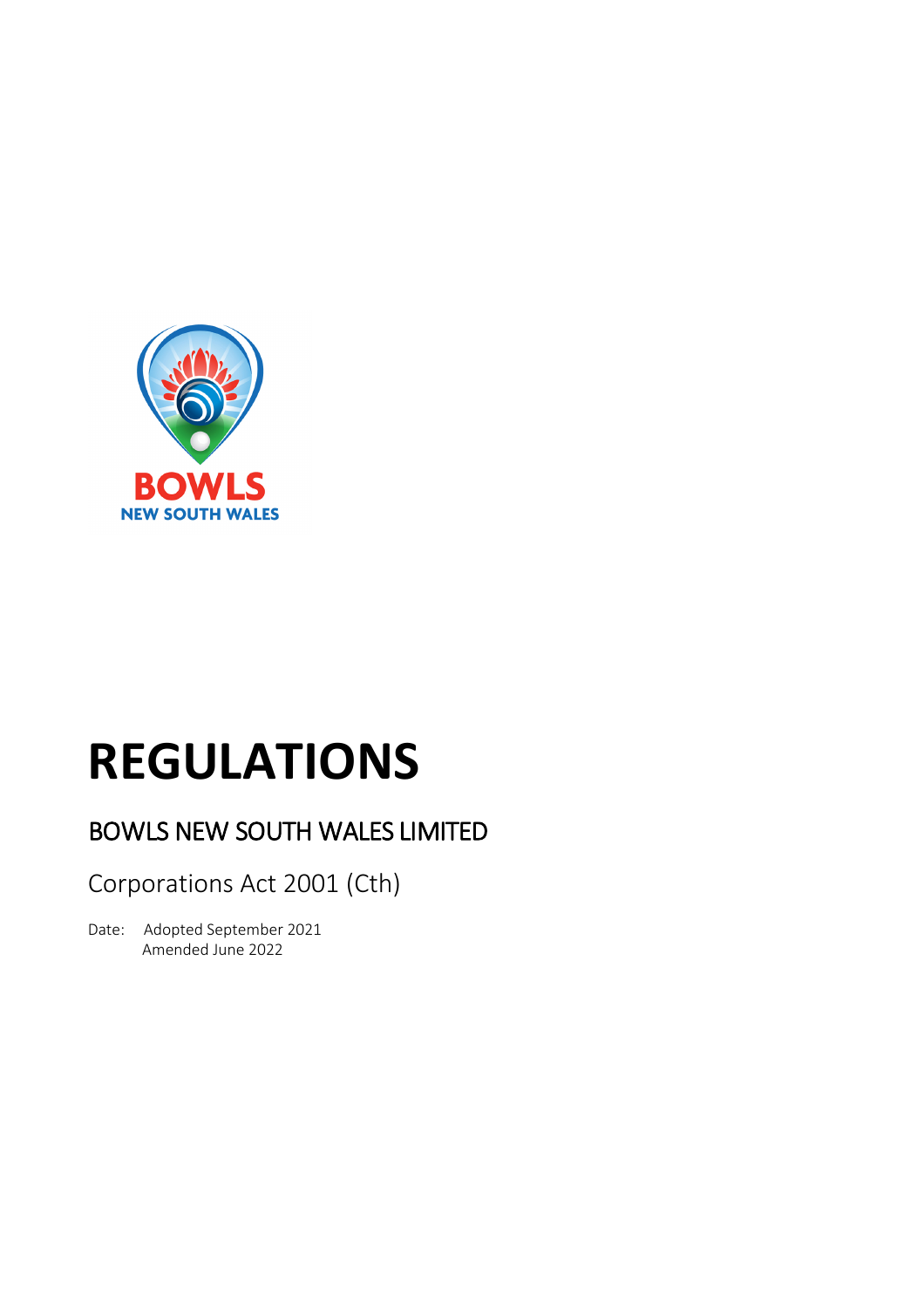### **TABLE OF CONTENTS**

| 1. |     |                                                                      |  |  |
|----|-----|----------------------------------------------------------------------|--|--|
|    | 1.1 |                                                                      |  |  |
|    | 1.2 |                                                                      |  |  |
|    | 1.3 |                                                                      |  |  |
|    | 1.4 |                                                                      |  |  |
|    | 1.5 |                                                                      |  |  |
| 2. |     |                                                                      |  |  |
|    | 2.1 |                                                                      |  |  |
|    | 2.2 |                                                                      |  |  |
|    | 2.3 |                                                                      |  |  |
|    | 2.4 |                                                                      |  |  |
|    | 2.5 |                                                                      |  |  |
|    | 2.6 |                                                                      |  |  |
|    | 2.7 | Unincorporated Clubs - Procedure for re-affiliation of Membership  5 |  |  |
|    | 2.8 |                                                                      |  |  |
|    | 2.9 |                                                                      |  |  |
| 3. |     |                                                                      |  |  |
|    | 3.1 |                                                                      |  |  |
|    | 3.2 |                                                                      |  |  |
|    | 3.3 |                                                                      |  |  |
|    | 3.4 |                                                                      |  |  |
| 4. |     |                                                                      |  |  |
|    | 4.1 |                                                                      |  |  |
|    | 4.2 |                                                                      |  |  |
| 5. |     |                                                                      |  |  |
|    | 5.1 |                                                                      |  |  |
|    | 5.2 |                                                                      |  |  |
|    | 5.3 |                                                                      |  |  |
|    | 5.4 |                                                                      |  |  |
| 6. |     |                                                                      |  |  |
|    | 6.1 |                                                                      |  |  |
|    | 6.2 |                                                                      |  |  |
|    | 6.3 |                                                                      |  |  |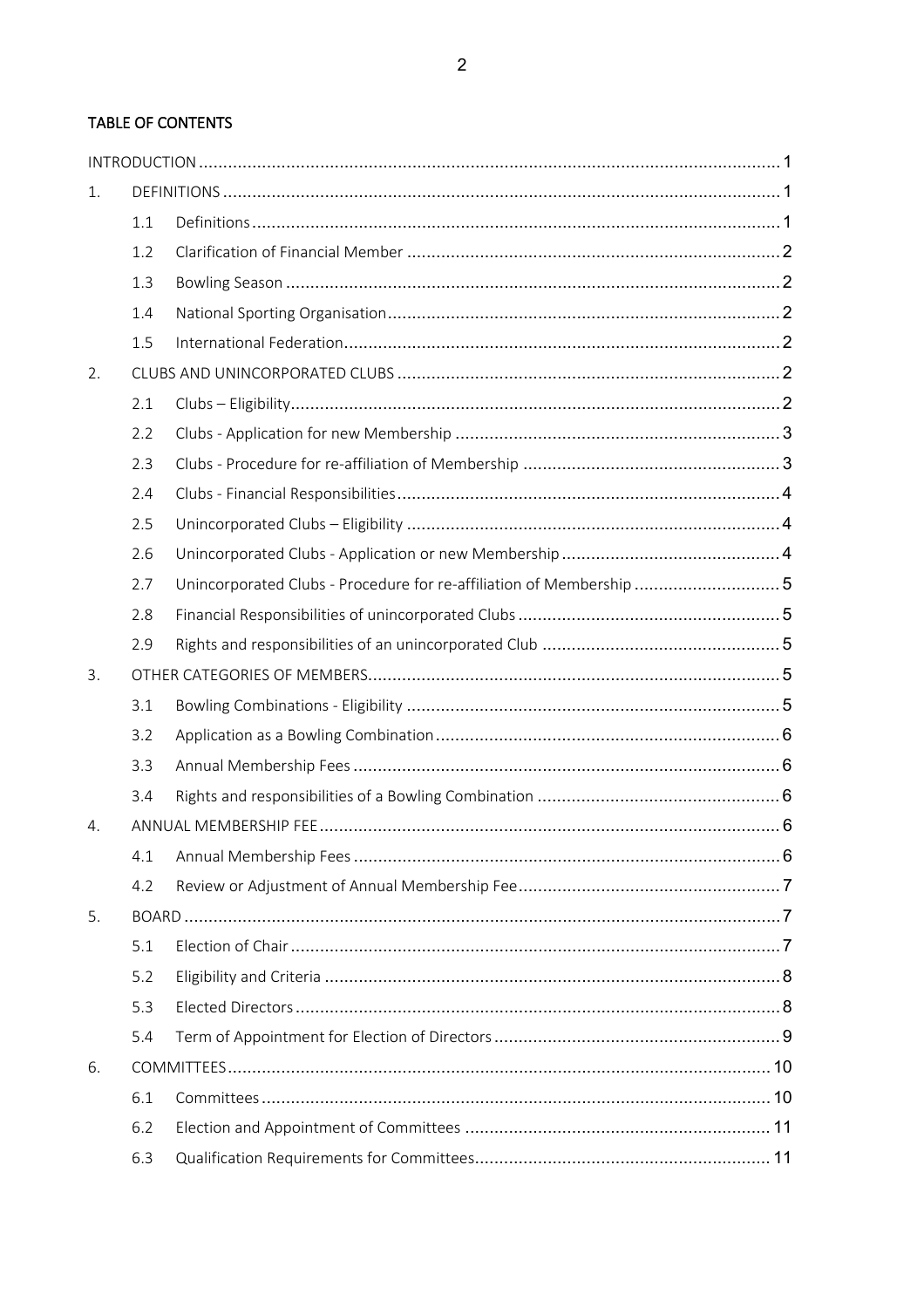|     | 6.4  |                                                                             |  |
|-----|------|-----------------------------------------------------------------------------|--|
|     | 6.5  |                                                                             |  |
|     | 6.6  |                                                                             |  |
| 7.  |      |                                                                             |  |
|     | 7.1  |                                                                             |  |
| 8.  |      |                                                                             |  |
|     | 8.1  |                                                                             |  |
|     | 8.2  |                                                                             |  |
|     | 8.3  |                                                                             |  |
|     | 8.4  |                                                                             |  |
|     | 8.5  |                                                                             |  |
| 9.  |      |                                                                             |  |
|     | 9.1  |                                                                             |  |
|     | 9.2  |                                                                             |  |
|     | 9.3  |                                                                             |  |
| 10. |      |                                                                             |  |
|     | 10.1 |                                                                             |  |
|     | 10.2 |                                                                             |  |
|     | 10.3 |                                                                             |  |
|     | 10.4 |                                                                             |  |
|     | 10.5 | Obligations of Club to ensure Clearance/Transfer/Declaration Compliance  20 |  |
| 11. |      |                                                                             |  |
|     |      |                                                                             |  |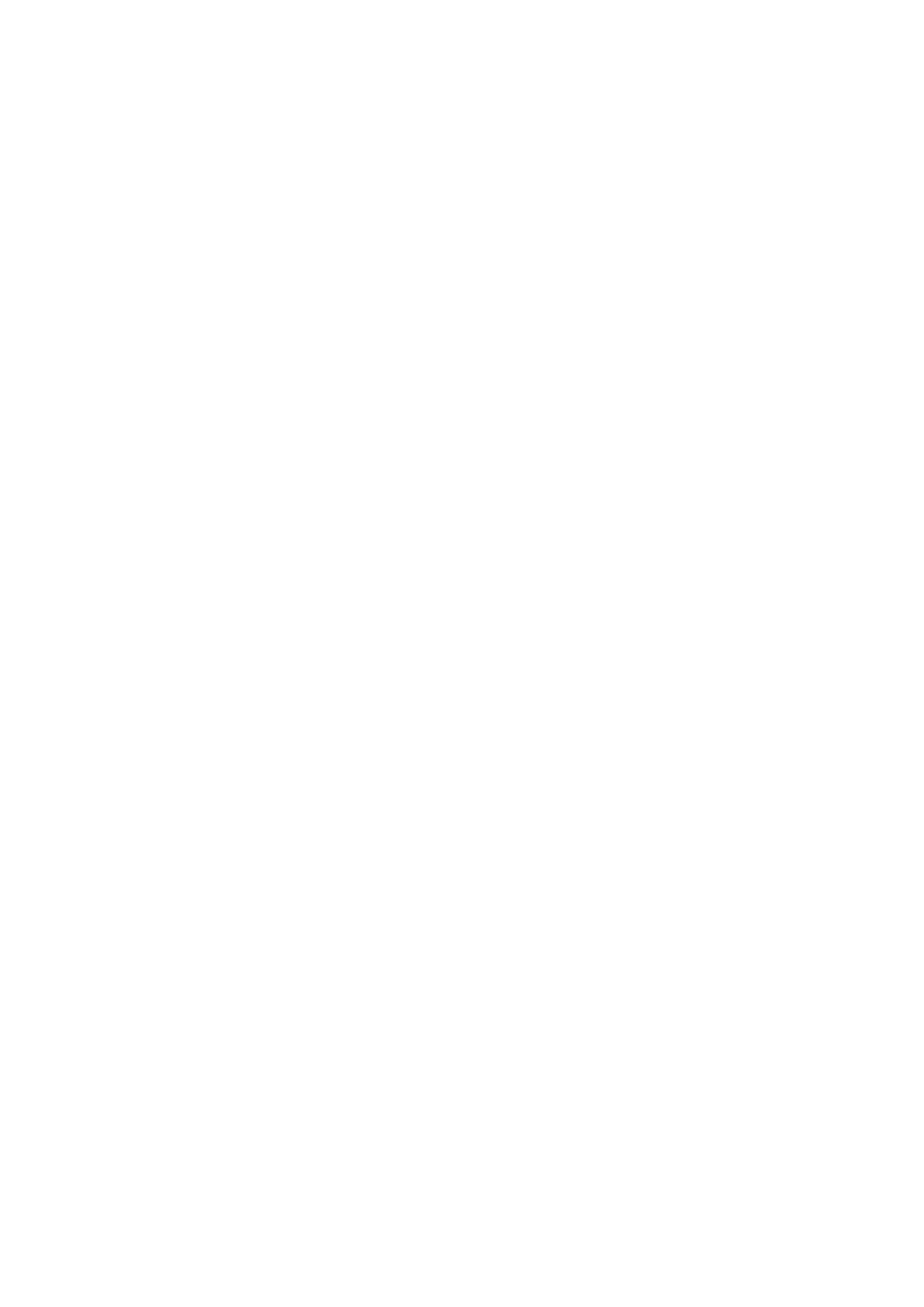#### **INTRODUCTION**

These Regulations are:

- made under clause 38 of the Constitution of Bowls New South Wales (Company);
- subject to the Constitution; and
- are binding on the Company and all Members.

#### 1. DEFINITIONS

*1.1 Definitions*

In these Regulations unless the contrary intention appears any reference to a Definition as set out in clause 2.1 of the Constitution shall be a reference to how that term is defined in clause 2.1 of the Constitution and the following definitions shall apply unless the contrary intention appears.

Annual Membership Fee means the annual fee payable by Clubs.

Bowling Season means the period from 1 January 2021 to 30 June 2022. From 1 July 2022 means from 1 July to 30 June each year.

Bowls-Related Incident means any adverse act or undisciplined behaviour which contravenes policy, rules and/or regulations and which is directly related to the game of bowls, or which brings the game into disrepute.

Championship Event means any bowls event under the control of the Company, including events played at Club, District or Zone level under the Bowls NSW Conditions of Play.

Constitution means this Constitution of the Company.

Delegate means the person(s) appointed from time to time to act for and on behalf of a Club and to represent the Club at General Meetings of the Company. For unincorporated Clubs the Delegate is the Member.

Financial Member means a natural person who has paid the appropriate membership fees to a Club for the current financial year and who is entitled to play bowls at that Club by virtue of that person's membership of that Club.

ID Number means the number allocated to an Individual Member upon registration with the Company.

Junior Member means an Individual Member under the age of 18 years

Non-Bowls Related Incident means an adverse act or undisciplined behaviour which contravenes policy, rules and/or regulations but is not directly related to the game of bowls and does not bring the game into disrepute.

Nominated Club mean the Club (or unincorporated Club) at which an Individual Member declares their eligibility for the purposes of playing Championship events.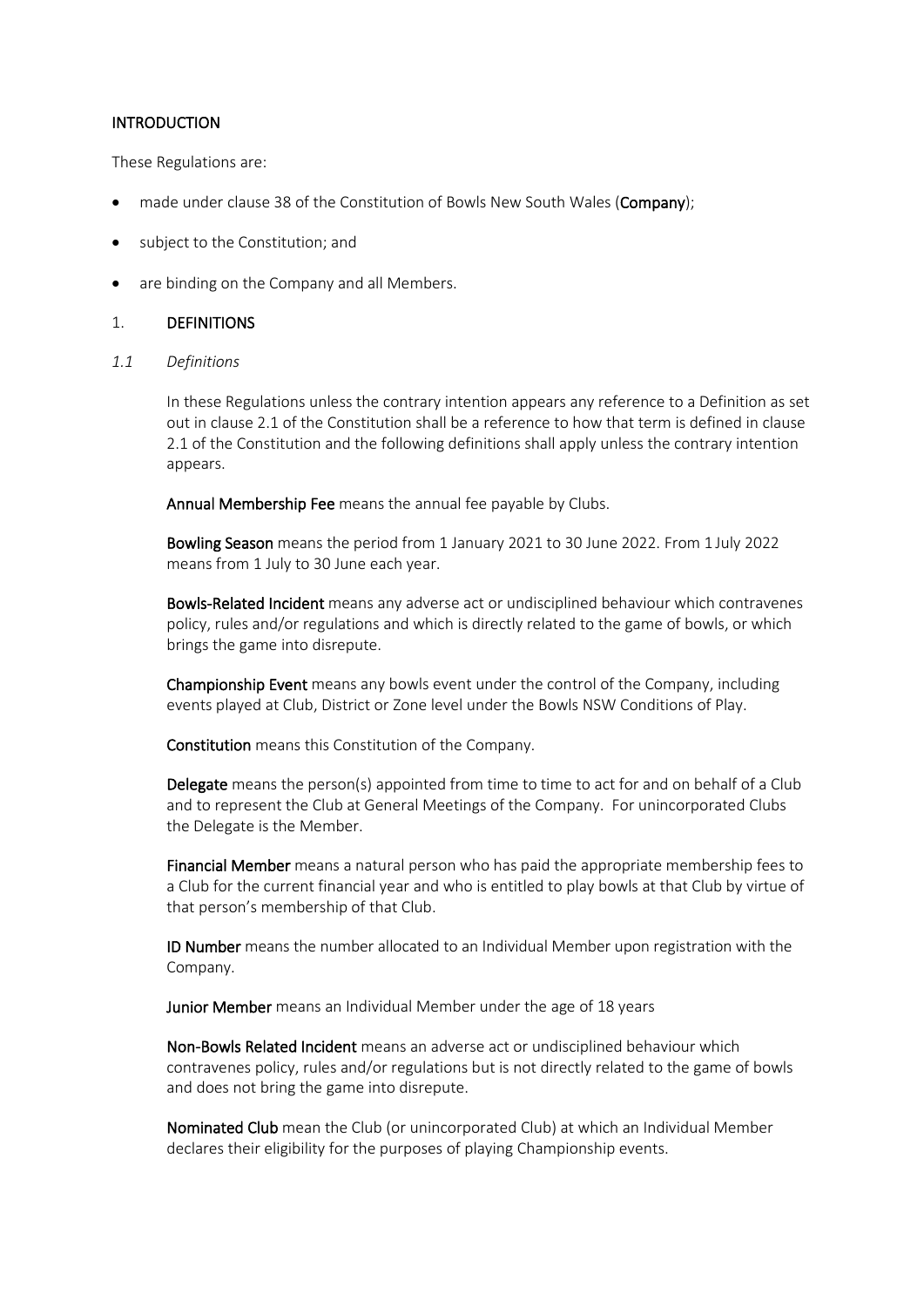STA means a State or Territory entity recognised as a member of Bowls Australia and includes the Company.

#### *1.2 Clarification of Financial Member*

- (a) For the avoidance of any doubt, a Financial Member under the Constitution and Regulations is defined as any person that pays an annual subscription or membership fee to join a Club in any category of membership which specifically entitles that person to play Bowls at that Club on a regular basis.
- (b) All Clubs recognised by the Company as a Club under the Constitution and these Regulations are required to register all Financial Members regardless of whether that person participates in Championship Events or not.
- (c) The definition of Financial Member is not intended to include persons who participate in irregular promotional or open days, charity days or 'barefoot bowls' functions at a Club, or any person who joined as an ordinary member of a registered Club in a 'nonbowling' membership category.
- (d) Any Club that has actively established a category of 'Bowling Membership' which entitles a person to play bowls on a regular basis without being registered with the Company or who knowingly does not register all Financial Members with the Company is in breach of the compliance obligations for membership with the Company. The Board reserves the right to initiate such action as may be available to it under the Constitution or otherwise, against any Club found to be in breach of this requirement.

#### *1.3 Bowling Season*

The bowling season shall commence on 1 January 2021 and shall end on 30 June 2022. From 1 July 2022, the bowling season shall commence 1 July and end 30 June each year.

#### *1.4 National Sporting Organisation*

The Company recognises Bowls Australia Limited as the National Sporting Organisation (NSO) and governing body for the sport of Bowls in Australia.

#### *1.5 International Federation*

The Company shall recognise World Bowls Limited as the International Federation (IF) and governing body for the sport of bowls.

#### 2. CLUBS AND UNINCORPORATED CLUBS

#### *2.1 Clubs – Eligibility*

In accordance with clause 5.1(a) of the Constitution, to be eligible as a Member of the Company, the applicant Club shall:

- (a) agree to be a Member under the Constitution in accordance with the Act;
- (b) be an incorporated entity;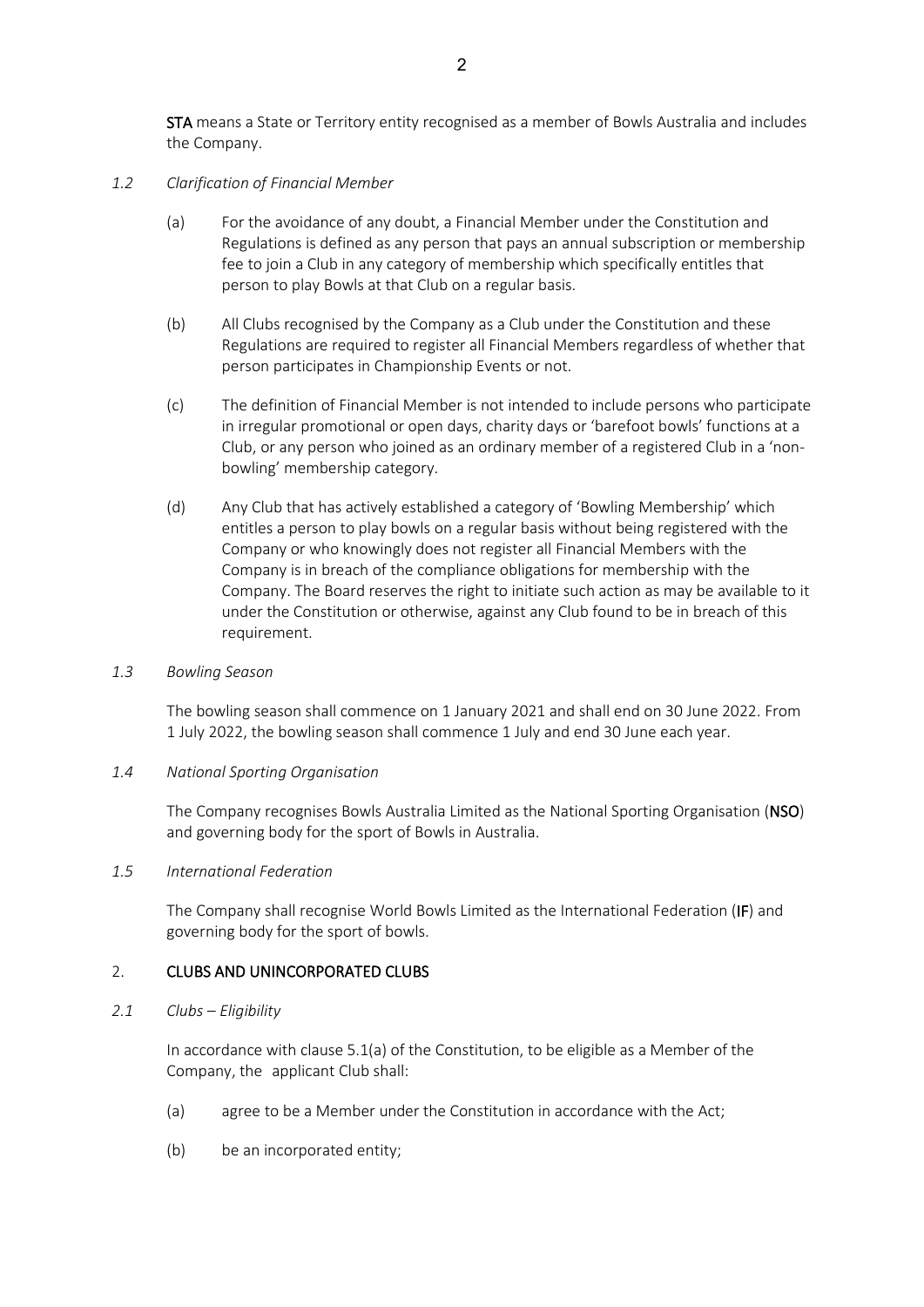- (c) have at least one (1) green on land of which it is the owner or has some other secure tenure, and of which the Club either has the control and management or has some agreement or arrangement with the person or body having control and management; and which will have on it at least three (3) rinks laid down in conformity with the Laws of the Sport of bowls;
- (d) have a Constitution and/or Rules which are not inconsistent or in conflict with the Constitution or Regulations of the Company;
- (e) be affiliated with any District and/or Zone in which it is situated; and
- (f) register all Financial Members with the Company.
- *2.2 Clubs - Application for new Membership*
	- (a) Membership is not automatic. The Board may consider and approve applications from any new Club or any Club established as a result of amalgamation to become a Club subject to Regulation 2.1
	- (b) The Board may refuse to grant membership to a Club, if in the opinion of the Board the Club does not meet the criteria for Membership as outlined in Regulation 2.1.
	- (c) If an application to become a Club is refused, subject to eligibility requirements as set out in Regulation 2.1, the Board may use its discretion to accept that Club as an unincorporated Club represented by a Delegate.
	- (d) If an application to become a Club is refused, the Board is not obliged to give reasons and there is no appeal from such decision.
- *2.3 Clubs - Procedure for re-affiliation of Membership* 
	- (a) Membership re-affiliation is not automatic. In accordance with clause 6.3 of the Constitution, a Club must re-affiliate their membership annually by lodging the following with the Company;
		- (i) all Annual Fees payable to the Company, within one (1) month of invoice being received;
		- (ii) a copy of the Club Annual Report;
		- (iii) an Annual Membership Return using the approved method;
		- (iv) an Annual Club Update of all contacts and office bearers using the approved method; and
		- (v) Constituent documents to which changes have been made since the previous reaffiliation.
	- (b) A Club failing to renew Membership as per the procedure set out above may have its Membership with the Company discontinued by the Board under clause 7.3(a) of the Constitution.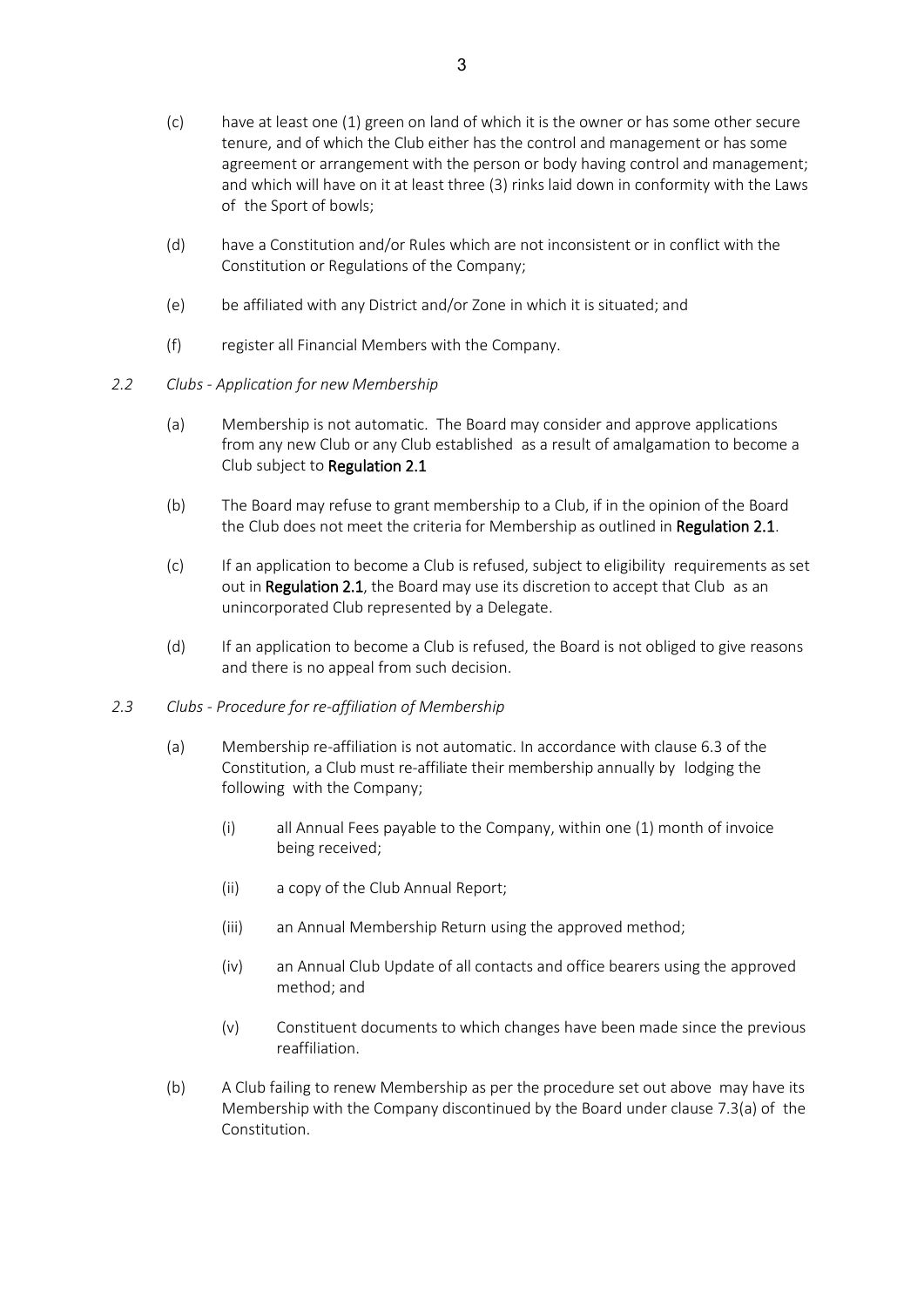- *2.4 Clubs - Financial Responsibilities* 
	- (a) All Clubs must pay all monies due and payable to the Company.
	- (b) Any Club that has not paid all amounts payable within one (1) month of receiving the Annual Membership Fee invoice shall be considered an Unfinancial Member with the Company and all Individual and Affiliate Members of that Club shall be ineligible to enter or play or officiate in Championship Events until the outstanding dues are paid. Membership of any Club failing to make such payment may be revoked by the Company.
	- (c) A Club failing to settle any account other than Annual Fees with the Company within three (3) months from the date of invoice shall have its Membership suspended until the outstanding dues are paid.
	- (d) Any Club experiencing financial difficulty in settling accounts may request to enter a payment arrangement with the Company, with written application to the Board. Whilst the Club remains within the terms of the arrangement, the Club shall be deemed to be a Member of the Company.

#### *2.5 Unincorporated Clubs – Eligibility*

In accordance with clause 5.1(b) of the Constitution, the Company may recognise an unincorporated Club. The applicant unincorporated Club shall:

- (a) Be represented by an appointed Delegate who shall be the member of the Company for the purposes of the Constitution;
- (b) Be a recognised sub-club of an incorporated Registered Club;
- (c) have at least one (1) green on land of which it is the owner or has some other secure tenure, and of which the Club either has the control and management or has some agreement or arrangement with the person or body having control and management; and which will have on it at least three (3) rinks laid down in conformity with the Laws of the Sport of bowls;
- (d) have a Constitution and/or Rules which are not inconsistent or in conflict with the Constitution or Regulations of the Company;
- (e) be affiliated with any District and Zone in which it is situated; and
- (f) register all Financial Members with the Company.
- *2.6 Unincorporated Clubs - Application or new Membership* 
	- (a) Membership is not automatic. The Board may consider and approve applications from an appointed Delegate of any new unincorporated Club or any unincorporated Club established as a result of amalgamation to become an unincorporated Club subject to Regulation 2.5.
	- (b) The Board may refuse to grant membership to an appointed Delegate, if in the opinion of the Board the unincorporated Club does not meet the criteria for Membership as outlined in Regulation 2.5.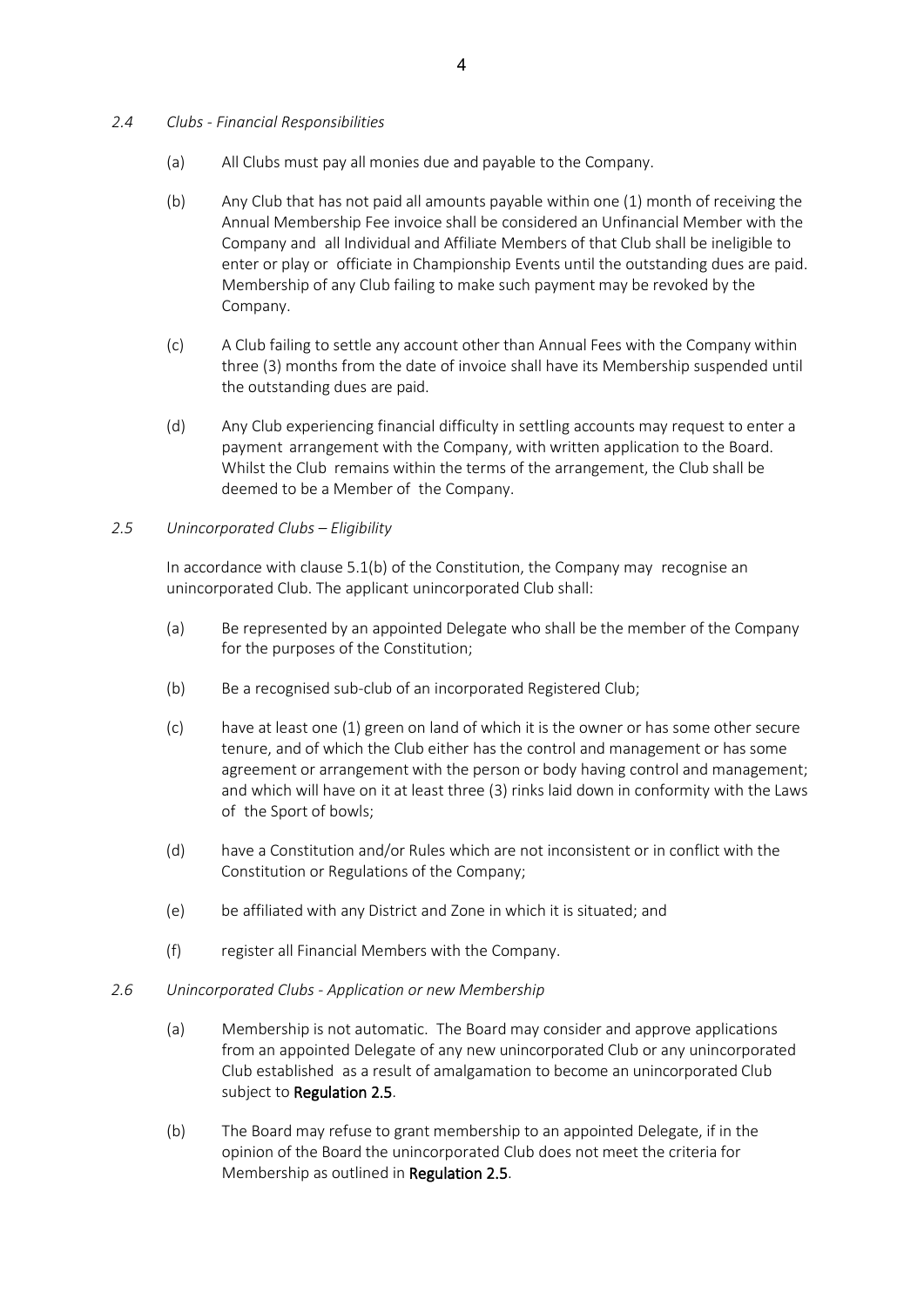- (c) If an application is refused, the Board is not obliged to give reasons and there is no appeal from such decision.
- *2.7 Unincorporated Clubs - Procedure for re-affiliation of Membership*

Shall be the same as per Regulation 2.3 with the unincorporated Club's nominated Delegate responsible for lodging all documents.

- *2.8 Financial Responsibilities of unincorporated Clubs*
	- (a) Unincorporated Clubs must pay all monies due and payable to the Company. The appointed Delegate shall ensure that the Club is financial, however carries no individual financial liability on behalf of the Club.
	- (b) An unincorporated Club that has not paid all amounts payable within one (1) month of receiving the annual fee invoice shall be considered unfinancial with the Company and all Individual and Affiliate Members of that unincorporated Club shall be ineligible to enter or play or officiate in Championship Events until the outstanding dues are paid. Membership of any unincorporated Club failing to make such payment may be revoked by the Company.
	- (c) An unincorporated Club failing to settle any account other than Annual Fees with the Company within three (3) months from the date of invoice shall have its Membership suspended until the outstanding dues are paid.
	- (d) Any unincorporated Club experiencing financial difficulty in settling accounts may request to enter a payment arrangement with the Company, with written application to the Board. Whilst the Club remains within the terms of the arrangement, the Club shall be deemed to be a Member of the Company.
- *2.9 Rights and responsibilities of an unincorporated Club*
	- (a) An unincorporated Club shall have rights and obligations as per a Club (clause 40.2 of the Constitution).
	- (b) An unincorporated Club must at all times have an appointed Delegate.
	- (c) Should the appointed Delegate resign or cease to be a Member due to disciplinary action taken by the Company or the unincorporated Club as an Individual Member, the unincorporated Club must appoint a new Delegate and notify the Company of its new appointed Delegate within seven (7) days.

#### 3. OTHER CATEGORIES OF MEMBERS

- *3.1 Bowling Combinations - Eligibility*
	- (a) The Board may recognise, approve or otherwise endorse Bowling Combinations and/or Groups as per clause 5.1(f) of the Constitution.
	- (b) Any special interest, competitive or social-oriented bowling group that participates as a group on a regular or semi-regular basis may apply to be recognised as a Bowling Combination.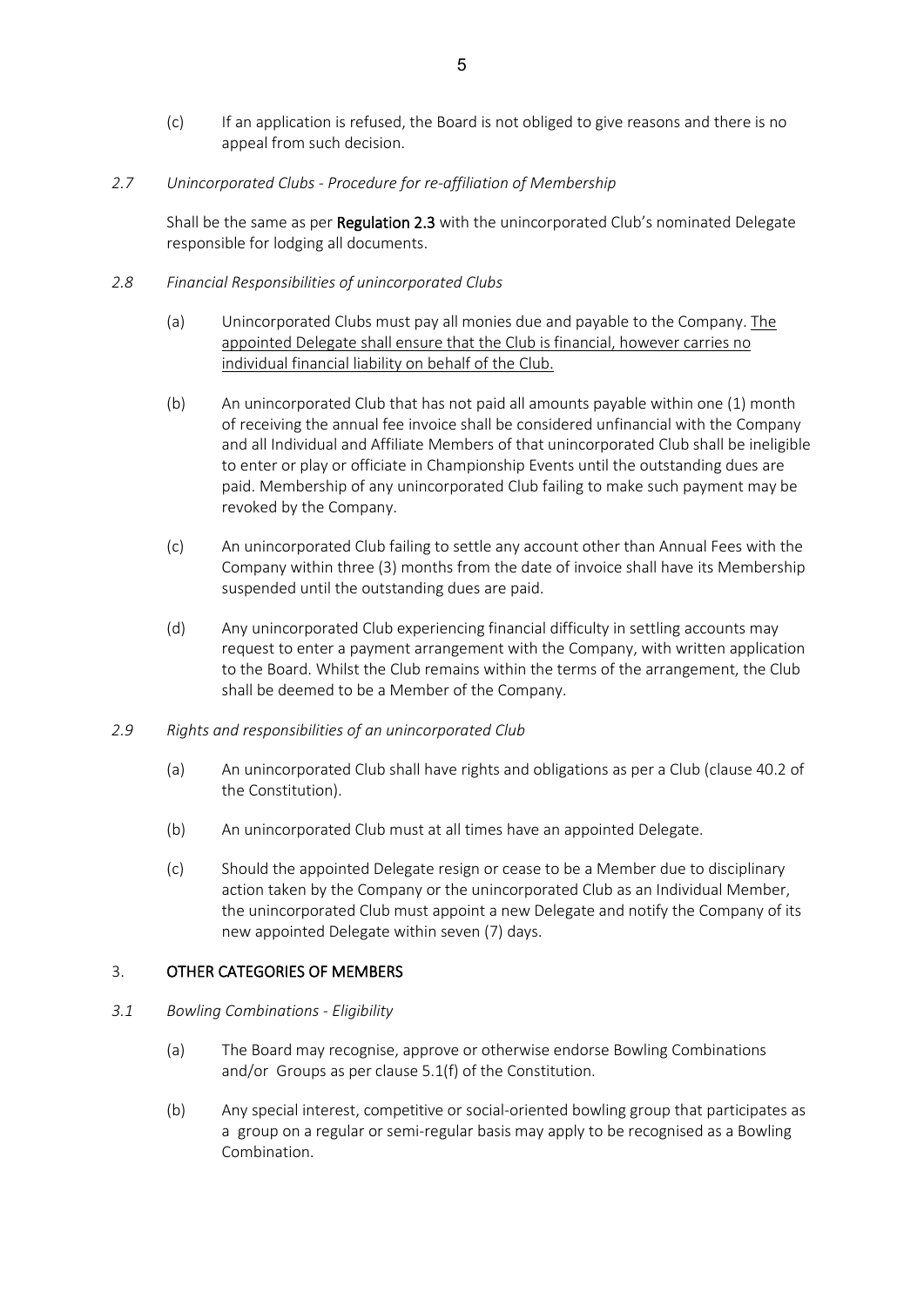- (c) Bowling Combination members may be registered with the Company as an Individual Member.
- (d) Member Clubs and unincorporated Clubs are not eligible to also be Bowling Combinations.
- *3.2 Application as a Bowling Combination*

Applications to be recognised by the Company as a Bowling Combination shall be made in writing to the Board.

*3.3 Annual Membership Fees*

Annual Membership Fees for Bowling Combinations shall be determined by the Board each year and distributed via Circular.

*3.4 Rights and responsibilities of a Bowling Combination*

Bowling Combinations may be:

- (a) Recognised by the Company
- (b) Entitled to play at any Club or unincorporated Club, subject to permission from the Club, rink space availability and payment of Club green fees, if any; and
- (c) Granted access to Company services, resources and assistance where deemed appropriate by the Board or management.

#### 4. ANNUAL MEMBERSHIP FEE

Unless otherwise specifically stated within Regulation 4 any reference to a Club shall apply to both a Club and unincorporated Club.

#### *4.1 Annual Membership Fees*

- (a) Annual Membership Fees shall be determined by the Board in March each year and shall be notified to all Clubs.
- (b) In determining the Annual Membership Fee, the Board shall consider the CPI% for the preceding December Financial quarter.
- (c) The Annual Membership Fee shall be due and payable on 1 July each year and if such payment is not made within thirty (30) days of that date, the Club shall be considered an Unfinancial Member with the Company and all Individual and Affiliate Members of that Club shall be ineligible to enter or play or officiate in Championship Events until the outstanding dues are paid. Membership of any Club failing to make such payment may be revoked by the Company.
- (d) If any sum of money remains due owing and payable by any Club, the Board may at its discretion recover that sum of money in such fashion as it deems appropriate.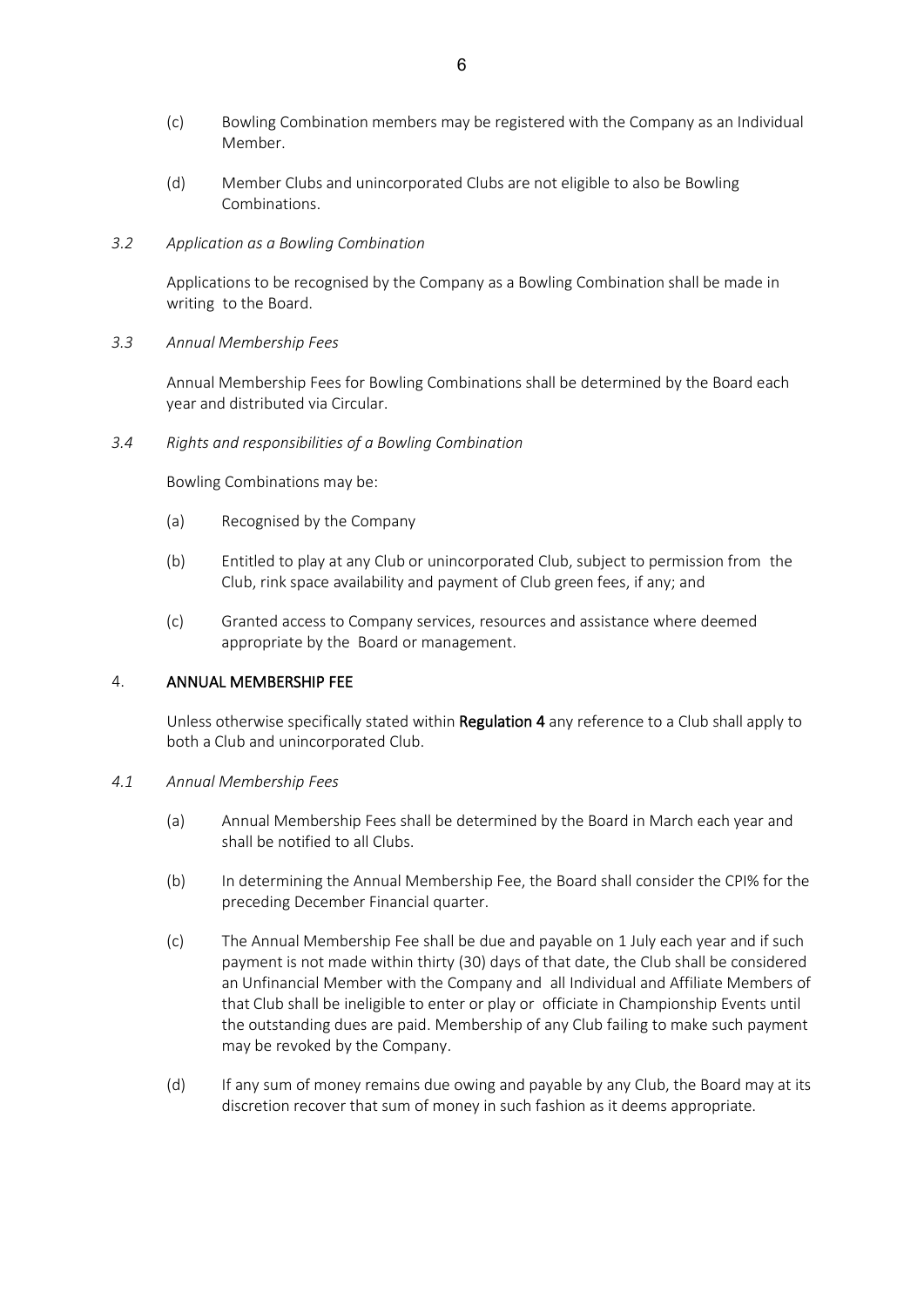- (e) The Annual Membership Fee shall be a fixed amount for all Clubs and unincorporated Clubs, and except as outlined in Regulation 4.2 shall not be adjusted on the basis of capitation or registration of new Individual Members.
- *4.2 Review or Adjustment of Annual Membership Fee* 
	- (a) A Club may request a review of its Annual Membership Fee based on:
		- (i) Severe financial hardship, evidenced by financial accounts; and/or
		- (ii) Genuine significant membership decline through transfer or attrition; and/or
		- (iii) The extent to which any new member initiatives have been explored/implemented.
	- (b) A Club's Annual Membership Fee may be adjusted if the Club:
		- (i) Amalgamates with another Club;
		- (ii) Has a significant influx of Individual Members (who are existing Members of the Company) through transfer from another Club.
	- (c) The Board may in its discretion delay or waive, either in part or in full, the payment of any Annual Membership Fee by any Club upon such terms and conditions and for such period as it determines or upon such terms and conditions it otherwise thinks fit and appropriate.

#### 5. BOARD

- *5.1 Election of Chair*
	- (a) In accordance with clause 18.6 of the Constitution, the Board shall appoint from its number a Chair who may be referred to as President.
	- (b) The procedure of appointment of the Chair shall be as below;
		- (i) The Board shall meet immediately following the AGM of the Company (same day).
		- (ii) The CEO shall temporarily take the control of the Meeting and the position of Chair shall be declared vacant.
		- (iii) The CEO shall call for nominations from the Directors present.
		- (iv) Directors may nominate another Director. That Director can accept or refuse this nomination.
		- (v) If there is only 1 nomination for the position, then that Director shall be appointed as the Chair of the Company.
		- (vi) If there are 2 or more nominations received for the position, all candidates shall be provided the opportunity to speak on their nomination, after which a Secret Ballot shall be taken.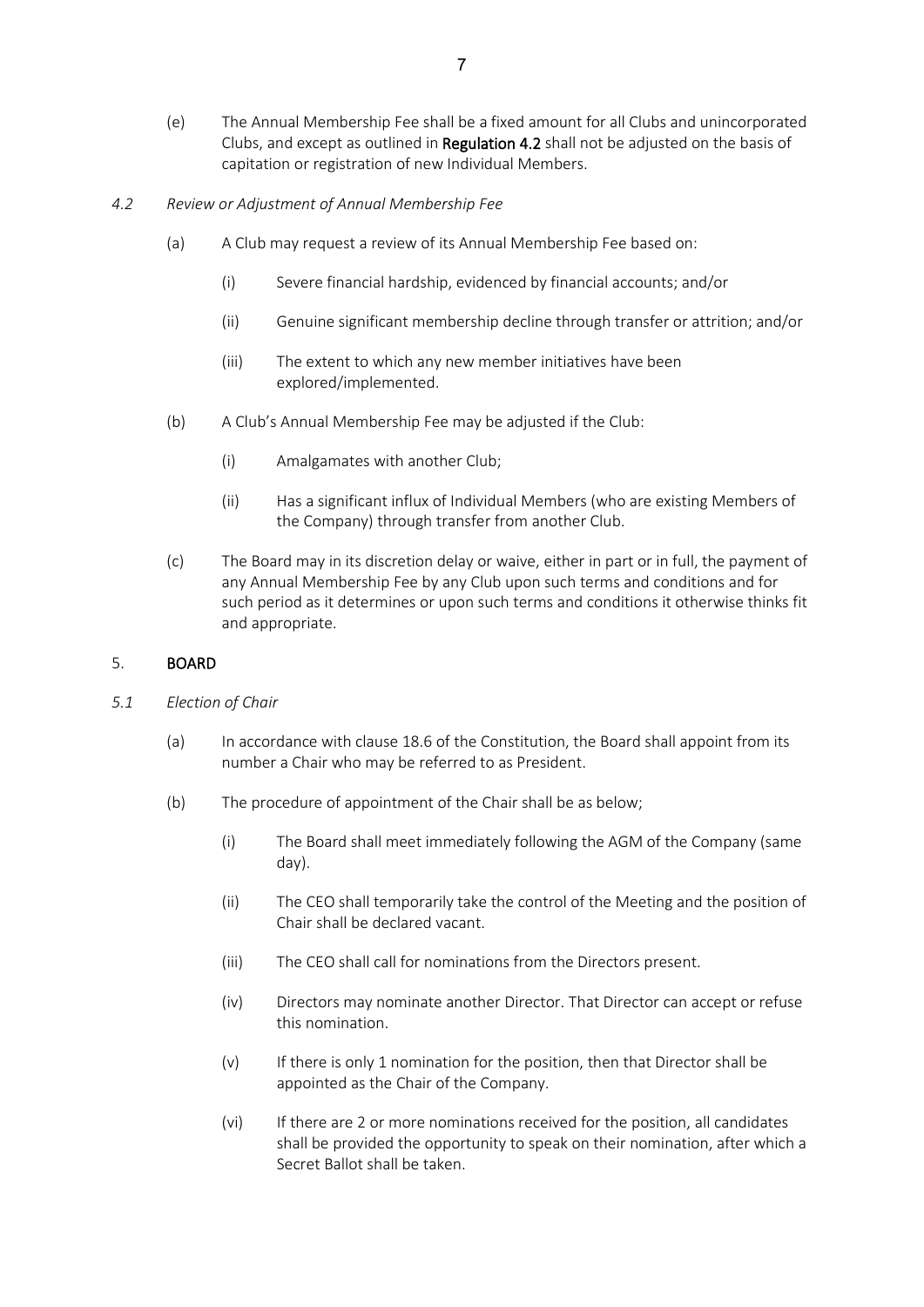- (vii) The CEO shall act as the returning officer and count ballots once returned.
- (c) The candidate with the highest number of votes shall be appointed as the Chair of the Company.
- (d) If there are only two candidates and those candidates receive an equal number of votes, a further ballot will be held to break the tie. If after the further ballot those candidates still have an equal number of votes then the Board may either direct that the successful candidate be drawn by lot or that the appointment process be adjourned for 72 hours after which time the Board would reconvene and go through the above process again.
- (e) Election of Deputy Chair
	- (i) The same process shall be followed for the Election of Deputy Chair.
	- (ii) The Deputy Chair must be different gender to the Chair, unless otherwise determined by the Board.
- (f) Term of Chair and Deputy Chair

The term of the Chair shall be one (1) year until the following AGM.

(g) Voting

All ten (10) Directors are eligible to vote for both positions – equally Directors may abstain from voting.

- *5.2 Eligibility and Criteria*
	- (a) A person who is an employee or officer of the NSO, the Company or a District or Zone may not hold office as a Director.
	- (b) The CEO of the Company is ineligible to be elected or appointed as a Director for a period of three (3) years after concluding their position.
	- (c) A Director who accepts a disqualifying position (as defined in Regulation clause 4.2(a) must notify the other Directors of that fact immediately and is deemed to have vacated office as Director.
	- (d) A person elected or appointed as a Director at the time of holding a disqualifying position must immediately resign from that disqualifying position.
	- (e) In order to be eligible as a Director a person must demonstrate the following:
		- (i) Board experience or sound knowledge of the role of a Director, and
		- (ii) business experience management level or above; or
		- (iii) bowls administration experience.
- *5.3 Elected Directors*
	- (a) Core Competencies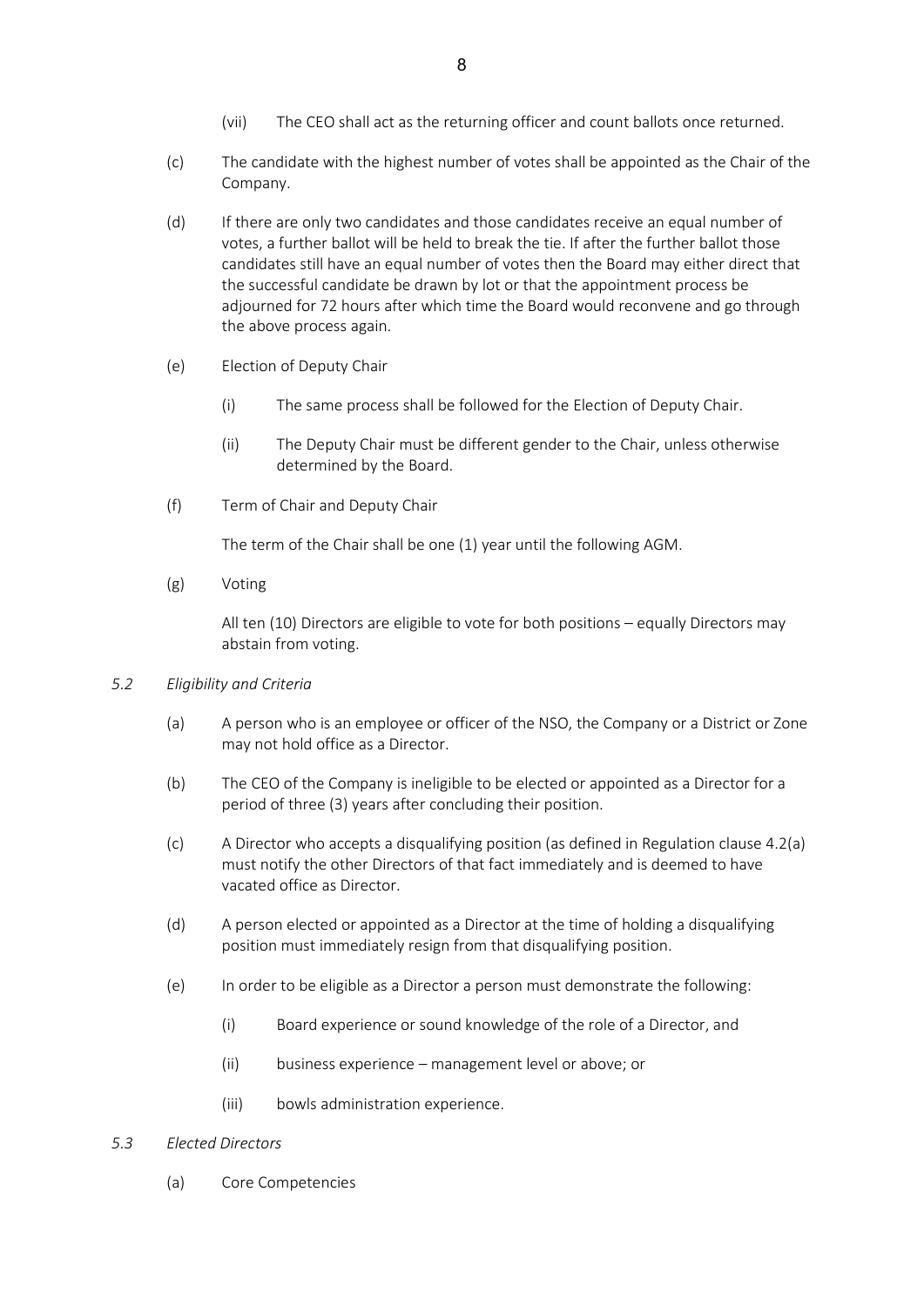Competencies to be an Elected Director shall be developed to identify a well-rounded Board that can best achieve and advance the Objects of the Company; The Board shall include Directors who:

- (i) are Individual Members of the Company;
- (ii) have demonstrated bowls administration experience in key roles at Club, District, Zone or State level
- (iii) Demonstrated commitment to strong governance principles and an understanding and appreciation of the duties and responsibilities of the role of a Director, demonstrated by membership of the Australian Institute of Company Directors (AICD), relevant education or experience serving on or working with other Boards of Directors;
- (iv) have a variety of management and leadership skills including marketing, financial, communications, legal, human resource development, strategic planning, risk management, and or government relations;
- (v) are team players with a demonstrated track record of working collaboratively with diverse stakeholders; and
- (vi) have networks with key stakeholders in the sports industry, business and government sectors.
- (b) Eligibility

A nomination for an Elected Director position will not be considered if the prospective candidate:

- (i) Has previously been an employee of the Company or RNSWBA or WBNSW.
- (ii) Does not possess any of the core competencies in Regulation 4.3(a).
- (iii) Has ever been suspended or expelled from a Club or unincorporated Club.
- (iv) Is now or has been in the previous seven years, declared bankrupt.
- (v) Is currently in paid employment by WBL, the NSO or the Company.
- (vi) Is related (by blood, partnership, or marriage) to another member of the Board.
- (vii) Is not an Australian citizen or permanent resident of Australia.
- (viii) An Elected Director shall not simultaneously hold a position with any District or Zone Association or Committee of the Company.

#### *5.4 Term of Appointment for Election of Directors*

In accordance with clause 15.4 of the Constitution, the sequence of retirements for the first elected Directors shall be determined as follows at the second AGM following adoption of the Constitution. If there is: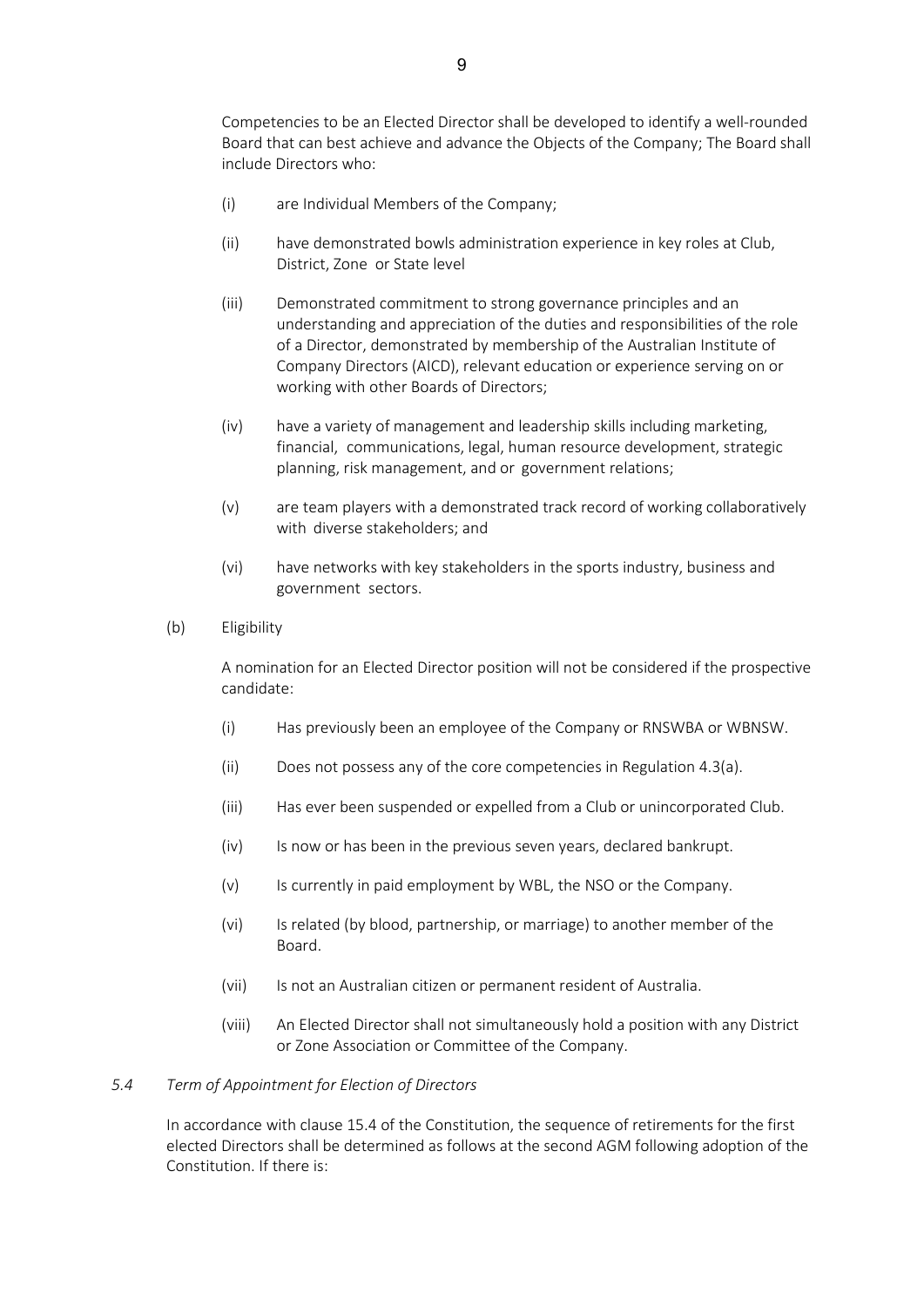- (a) An election at the second AGM, the two (2) males with highest vote and one (1) female with highest vote shall retire after three (3) years, the next one (1) male and next two (2) females shall retire after two (2) years) next male and female shall retire after one (1) year at the third AGM.
- (b) No election required for one or either gender, lots shall be drawn at the second AGM to determine the sequence of retirement for the first elected Directors

#### 6. COMMITTEES

- *6.1 Committees*
	- (a) Operational Committees
		- (i) The Operational Committees of the Company shall be established by the Board to perform such functions as delegated by the Board from time to time. The Operational Committees shall be;
			- (A) Club Advisory Committee;
			- (B) General Services & Archival Committee;
			- (C) Junior Bowls Committee;
			- (D) Match Committee;
			- (E) Selection Committee; and
			- (F) Umpires Committee.
		- (ii) Each Operational Committee outlined in Regulation 6.1(a)(i) shall be appointed by the Board and report through the Chief Executive Officer.
	- (b) Board Committees

Board Committees may be established from time to time to meet strategic objectives. Board Committees may be established for a specified period.

- (c) Coordinating Committee
	- (i) The Coordinating Committee shall meet once a quarter or as otherwise required and will act as an information sharing forum between the Committees of the Company.
	- (ii) Each of the Committee Chairs shall attend and provide a report on activities for the quarter.
- (d) Miscellaneous Appointments

At the first meeting of the Board, following the AGM, the Board may appoint suitable persons to fill the undermentioned positions;

(i) Delegates to Bowls Australia;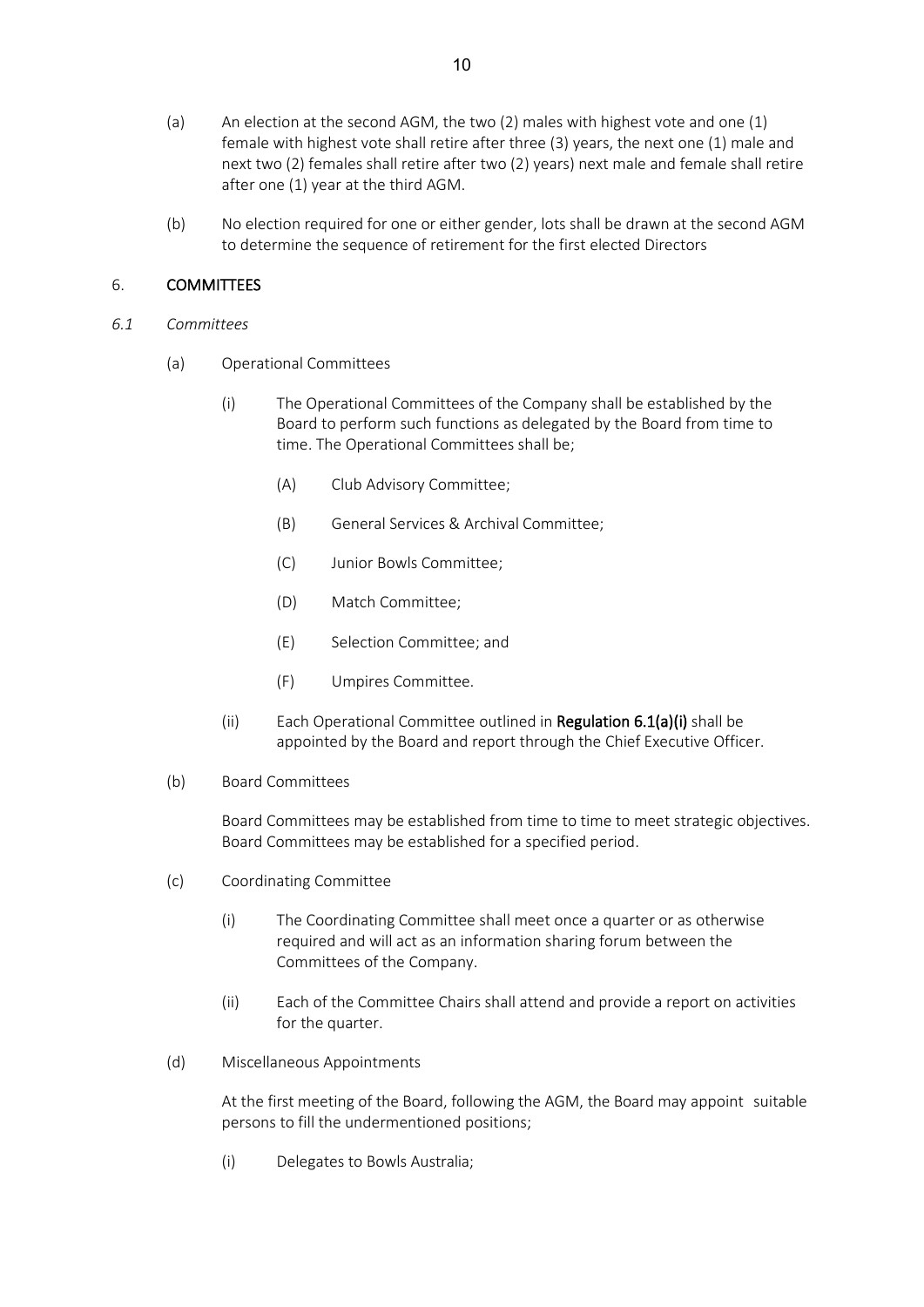- (ii) Representative on the Body Corporate 309 Pitt St (1);
- (iii) Representative to Body Corporate of 289 King St (1);
- (iv) Representative on the State Council of Clubs NSW (1 plus alternative);
- (v) Official Representation Coordinator (1);
- (vi) Representative on the Commonwealth Games NSW (1);
- (vii) State Junior Coach (1); and
- (viii) State Manager / Coach (1) of the Company.
- *6.2 Election and Appointment of Committees*
	- (a) Each Committee shall comprise the number of members as determined by the Board from time to time.
	- (b) Any Individual Member may, when nominations are called for, submit a nomination form setting out details of their experience and, if required, any qualifications they may have to fill a position on any Operational or Board Committee.
	- (c) The Board shall consider nominations received and shall elect the required number of members to each Committee at a Board meeting held prior to the AGM.
	- (d) The Board may appoint the Chair of each Operational or Board Committee. If the Board does not appoint a Chair, the committee shall elect a chair from amongst themselves at their first meetings following the AGM.
	- (e) The Board may, if a casual vacancy arises on a Committee or otherwise at their discretion:
		- (i) amend or alter the function of any Operational or Board Committee; and/or
		- (ii) appoint additional committee members, or remove, or make redundant existing Committee members on any Operational or Board Committee or Miscellaneous Appointments
- *6.3 Qualification Requirements for Committees*

Committees which require qualifications for Committee Members are as set out in *Regulation Table 1*

#### Regulation Table 1

|     | Committee    | <b>Qualifications</b>                                      |
|-----|--------------|------------------------------------------------------------|
| (i) | <b>Match</b> | Match Committee experience at Zone or District level for a |
|     |              | minimum of twelve (12) months                              |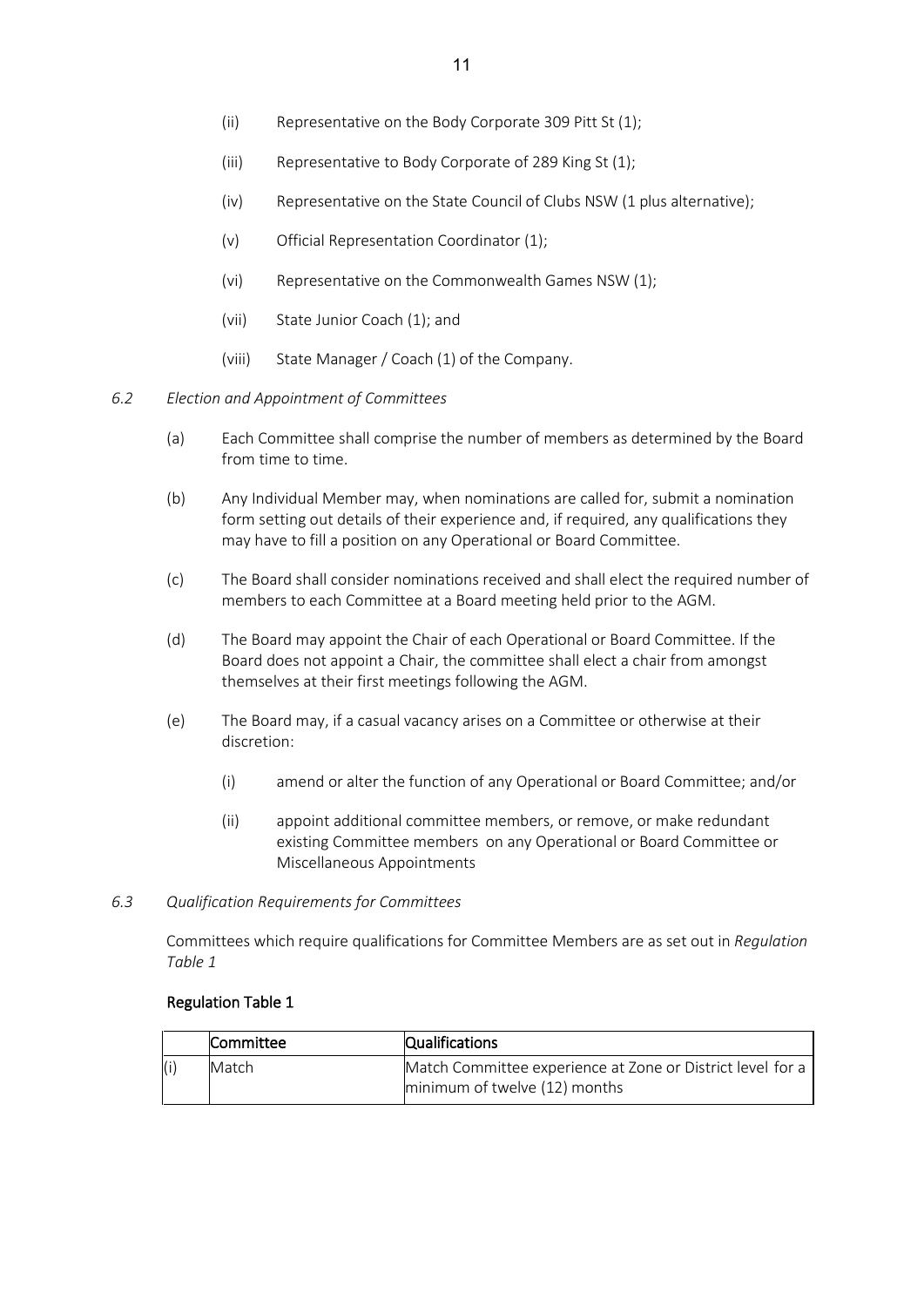| (ii)  | Selection                         | Selection Committee experience of at least three (3) years<br>at District or Zone level or have played bowls as a State<br>Representative.   |
|-------|-----------------------------------|----------------------------------------------------------------------------------------------------------------------------------------------|
|       |                                   | No District or Zone shall be entitled to have more than one<br>selector on this committee except with the approval of the<br>Board.          |
|       |                                   | Selection Committee members are ineligible to hold an<br>elected or appointed position as a Selector with a District or<br>Zone Association. |
| (iii) | <b>Umpires</b>                    | Hold a current National Umpires Accreditation or Higher.<br>Must have reaccredited at least once as a National Umpire<br>or be an ITO.       |
| (iv)  | General Services & Archival   Nil |                                                                                                                                              |
| (v)   | Uunior Bowls                      | Working With Children Police Check.                                                                                                          |

#### *6.4 Committee Terms of Reference*

- (a) An Individual Member can only hold a position on one (1) Operational Committee at any one time unless otherwise determined by the Board.
- (b) Directors are ineligible to hold a position on an Operational Committee.
- (c) Unless otherwise determined by the Board, a Committee shall not have more than two (2) members from the same Club.
- (d) All Committees shall come under the authority and direction of the Board, and report through the CEO.
- (e) The duties of each Committee are as set out in the Terms of Reference which the Board shall determine from time to time.
- (f) All committee members are required to sign a Confidentiality and Code of Conduct agreement annually.
- *6.5 Operational and Board Committee Meetings*
	- (a) At any meeting of an Operational or Board Committee, a quorum is constituted by:
		- (i) one-half of the total Committee Members, plus one being present; or
		- (ii) the whole number next above one-half of the total Committee Members being present.
	- (b) Each Committee shall meet as often as required and minutes of all such meetings kept shall be circulated through the Chief Executive Officer to all members of the Committee and the Board.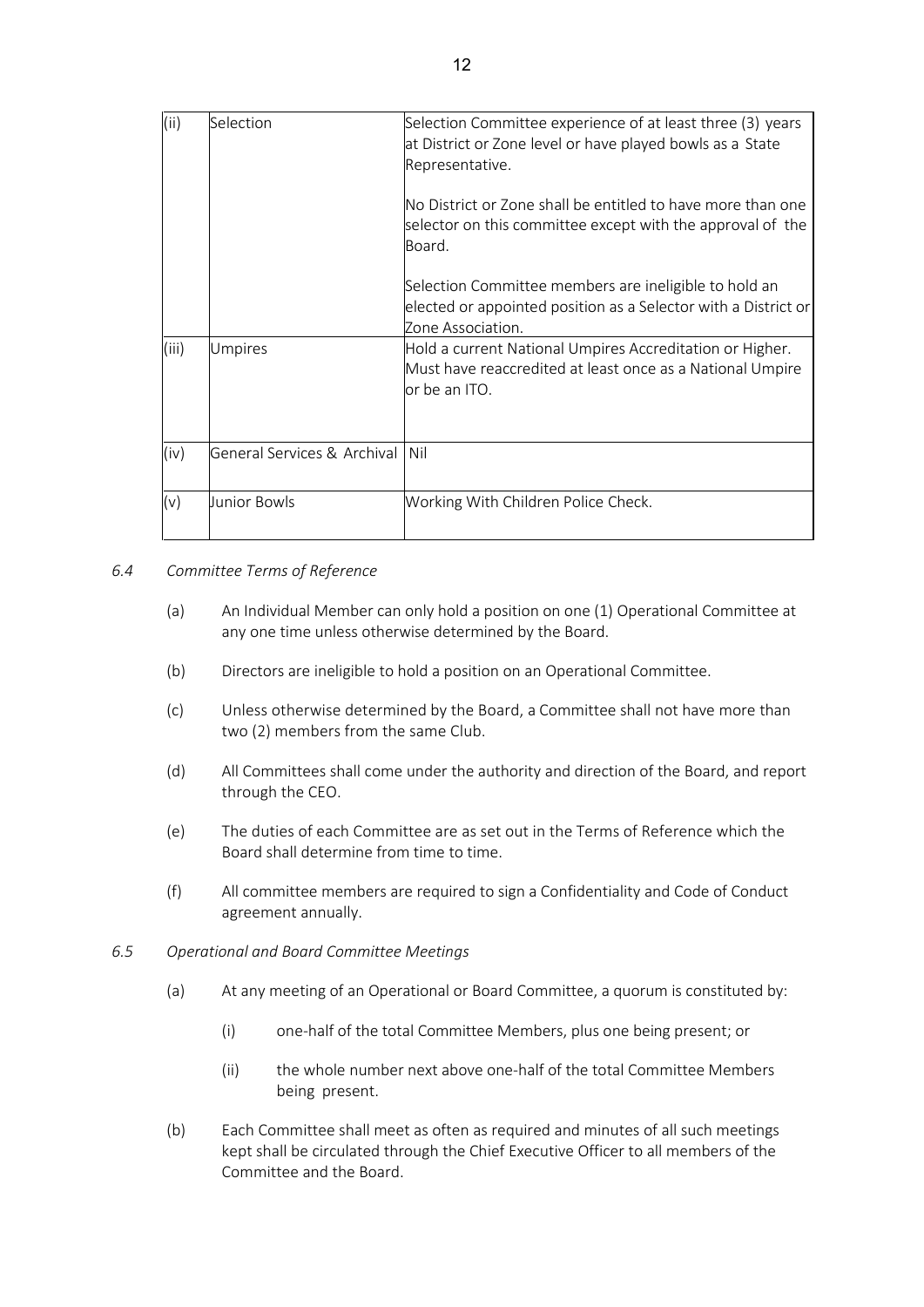- (c) Decisions of all Committees will be made by majority vote. If the vote is even the motion is lost. The Chair does not have a casting vote.
- (d) Meetings can be held face to face or via technology as deemed appropriate and agreed upon by Committee members.
- (e) At the conclusion of a meeting, the next meeting date shall be set, and the CEO notified for the purpose of allocating a committee room.
- *6.6 Budgets of Operational and Board Committees*
	- (a) Each Committee Chairman shall submit to the CEO, by 1 March each year, details of planned or proposed activities for the coming financial year for consideration and approval by the Board.
	- (b) Once a plan and budget have been approved by the Board, each Committee Chairman will be responsible for their implementation.

#### 7. EMPLOYEES

- *7.1 Chief Executive Officer*
	- (a) Specific duties

The Chief Executive Officer shall:

- (i) have the power to employ and terminate employees of the Company from time to time, subject to legislative requirements if any.
- (ii) as far as practicable, but always at the discretion of the Board, attend all Board meetings and all General Meetings;
- (iii) prepare the agenda for all Board and General Meetings in consultation with the Chair;
- (iv) together with the Executive Secretary, facilitate the recording and preparation of minutes of the proceedings of all Board meetings and General Meetings;
- (v) regularly report to the Board on the activities of, and issues relating to, the Company;
- (vi) be the official spokesperson for the Company, and as such reply to any and all questions raised through the media, government, or Company Members with regard to the position of the Company and any directive of the Board concerning any specific or general event or set of circumstances;
- (vii) perform any duty as required by the Constitution or the Act.
- (viii) keep all Registers in accordance with the Act; and
- (ix) oversee the activities of employees of the Company
- (b) Authority of Delegation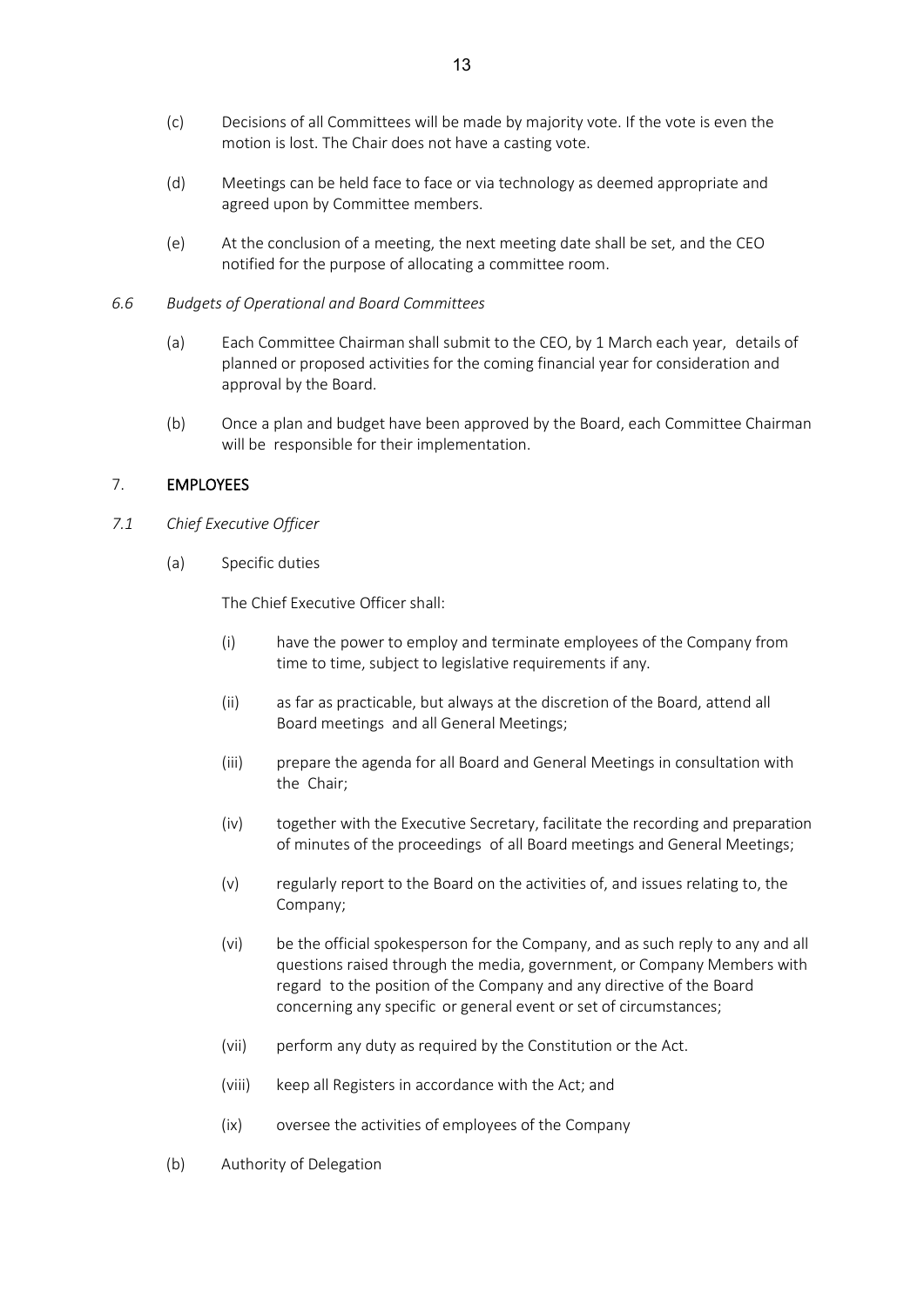The Chief Executive Officer may from time to time appoint an employee or employees of the Company to undertake any or all of the following duties:

- (i) keep a faithful record of all business transacted at meetings of the Board and the Company;
- (ii) keep a list of the names and addresses of all Officers;
- (iii) call meetings of the Board and the Company in accordance with the Constitution;
- (iv) attend any or all meetings of the Board and the Company and to cause Minutes of all proceedings at those meetings to be kept and properly entered in books provided for that purpose;
- (v) submit the Minutes of any such Meetings for confirmation at the next appropriate Meeting;
- (vi) convene, coordinate and liaise with Operational Committees, and to report to the Board on the activities of these Committees;
- (vii) obtain sponsorship, and to market and promote Bowls in New South Wales;
- (viii) coordinate sponsorship and promotion of Bowls in New South Wales;
- (ix) attend at and report to the Board at Meetings of the Board on various matters associated with the game of Bowls;
- (x) issue Press Releases from time to time and otherwise provide information concerning Company Events to the media;
- (xi) establish and maintain a register of Clubs and affiliated District and Zones specifying the contact details of such Club, District or Zone. The register shall be kept at the principal place of administration of the Company;
- (xii) keep custody and control; of all records, books and other documents relating to the Company; and
- (xiii) perform such duties and have other such responsibilities as may be specified by the Board from time to time.

#### 8. DISTRICTS AND ZONES

#### *8.1 District and Zone Associations*

- (a) For the purpose of competition and effective administration of the sport in NSW and surrounds, the Company shall establish geographical Zones for Men, and geographical Districts and Regions for Women.
- (b) In accordance with clause 44 of the Constitution, established Districts and Zones shall be recognised by the Company.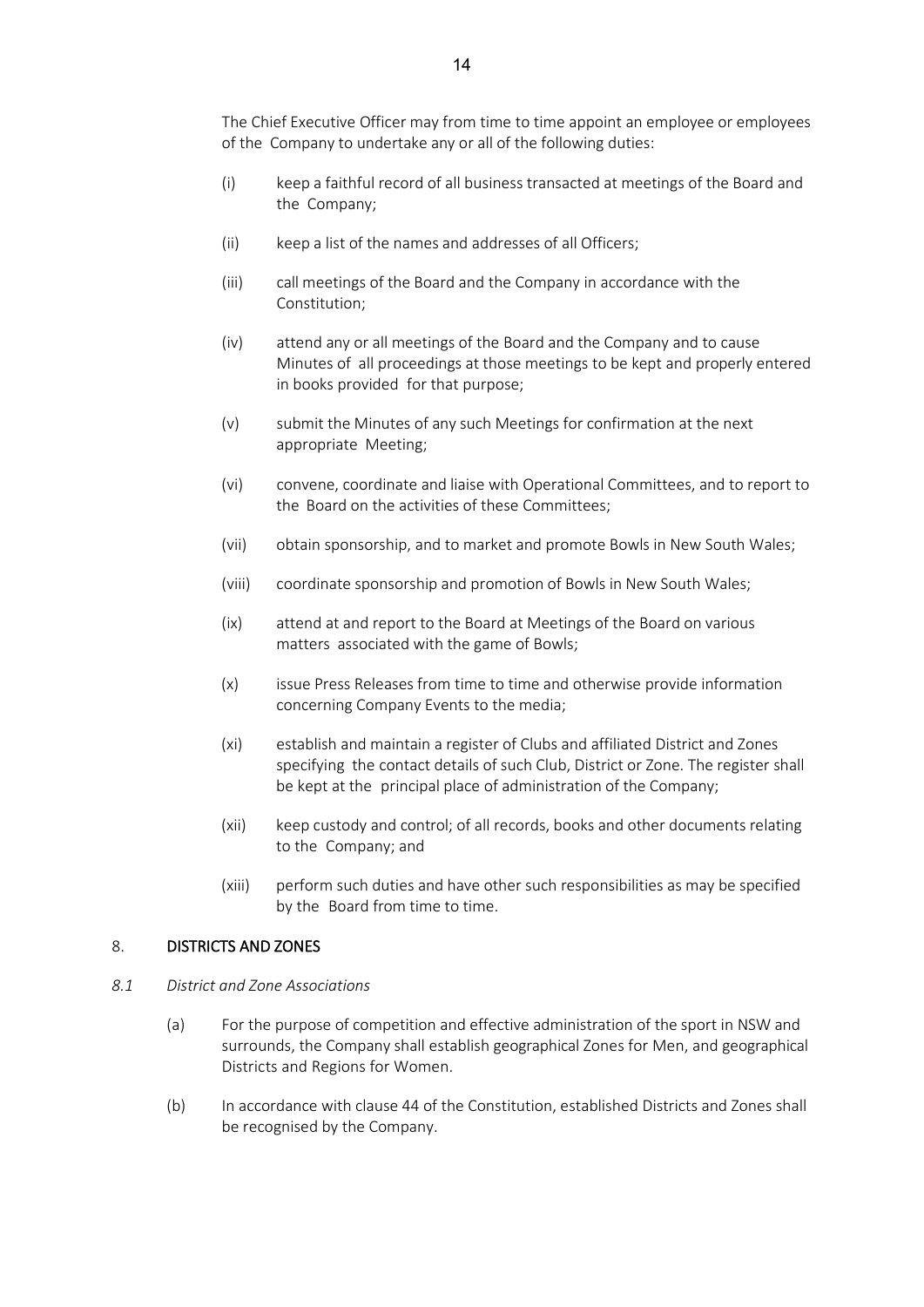#### *8.2 District Associations*

- (a) For the purposes of competition, the Districts recognised by the Company shall be grouped into sixteen (16) Regions as below.
- (b) Regions 1 12 shall be identified as Regional and Regions 13-16 shall be identified as Metropolitan.

| Region         | <b>District</b>                                                  |
|----------------|------------------------------------------------------------------|
| 1              | Clarence River, Mid North Coast, Northern Rivers and Tweed-Byron |
| $\overline{2}$ | Hastings Haven and Lower North Coast                             |
| 3              | Central Northern, East Gwydir, New England and Namoi             |
| $\overline{A}$ | Nepean, Southern Tablelands, Western                             |
| 5              | Newcastle, Hunter River and Upper Hunter                         |
| 6              | Central Coast and Lake Macquarie                                 |
| 17             | Illawarra, Southern Tablelands                                   |
| 8              | South Coast                                                      |
| 9              | Bega Imlay, Far South Coast, Snowy Mountains                     |
| 10             | Central Riverina, South Western and Southern Slopes              |
| 11             | Riverina and Southern Highlands                                  |
| 12             | Central Tablelands, Central Western and Mid West                 |
| 13             | <b>Eastern Suburbs and Sutherland Shire</b>                      |
| 14             | City West, Georges River and Landsdowne                          |
| 15             | Manly Warringah and North Shore                                  |
| 16             | Macquarie, Mitchell                                              |

#### Regulation Table 2

#### *8.3 Zone Associations*

- (a) There shall be sixteen (16) Zones to be numbered 1 to 16 respectively.
- (b) Zones 1, 2, 3, 4, 6, 7, 8, 11, 14, 15 and 16 shall be identified as Regional and Zones 5, 9, 10, 12 and 13 shall be identified as Metropolitan.

#### Regulation Table 3

| <b>Zones</b> | Geographical Area |
|--------------|-------------------|
| Zone 1       | Far North Coast   |
| Zone 2       | Newcastle         |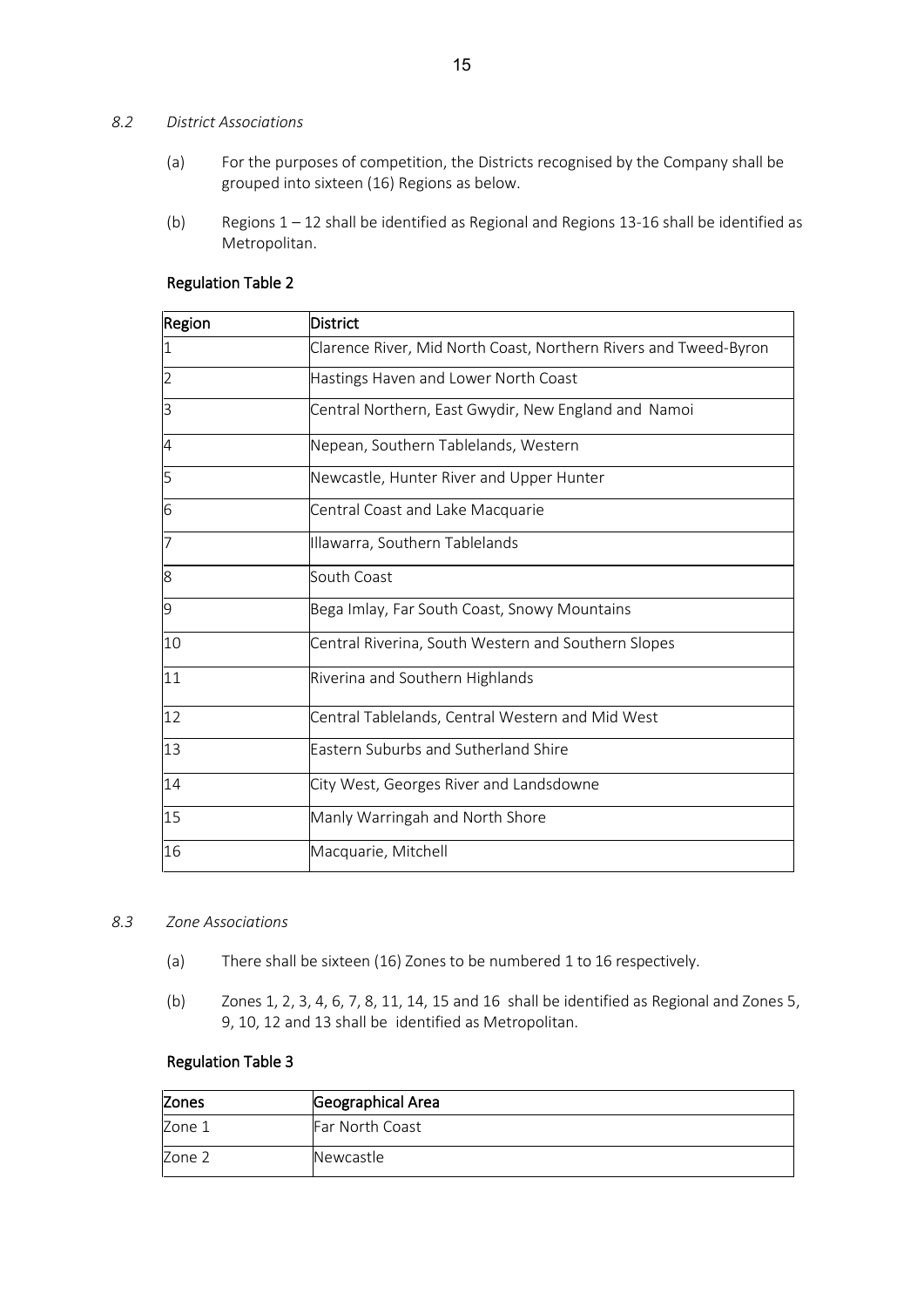| Zone 3  | North West NSW                                      |
|---------|-----------------------------------------------------|
| Zone 4  | Far West NSW                                        |
| Zone 5  | Greater Sydney & NSW Southern Highlands             |
| Zone 6  | Hunter/Upper Hunter NSW                             |
| Zone 7  | South East NSW                                      |
| Zone 8  | South West NSW (incorporating existing 6 Districts) |
| Zone 9  | North Sydney                                        |
| Zone 10 | North West Sydney                                   |
| Zone 11 | Lower North Coast NSW                               |
| Zone 12 | South West Sydney                                   |
| Zone 13 | East and South Sydney                               |
| Zone 14 | Mid North Coast NSW                                 |
| Zone 15 | Central Coast                                       |
| Zone 16 | <b>Illawarra</b>                                    |

#### *8.4 Compliance of District and Zone Associations*

- (a) Each District and Zone Committee shall forward to the Company:
	- (i) The Annual Report and Financial Statement of the District/Zone Associations within one month of the date of the Annual General Meeting being held;
	- (ii) A copy of the minutes for all general meetings and any other regular meeting of delegates (or Management Meetings) held by the District or Zone Association, as soon as they become available for circulation;
	- (iii) A current copy of the District or Zone Constitution and Regulations (By-Laws) if any amendments are made;
	- (iv) any current administration information and details of all Officials and Committees and meeting dates, as requested; and
	- (v) Accurate statistics and information regarding participation in Championship Events at District and Zone level, including number of entrants and results.

Each Zone and District may be required to pay on an annual basis an equal proportion of any relevant Company Insurance Policy Premium for which they receive a coverage benefit

A District or Zone failing to comply with this Regulation 8.4 without the written approval of the Board, may be deemed to be ineligible to enter players, teams or sides in any or all representative or Championship Events until such time that outstanding dues or matters are resolved.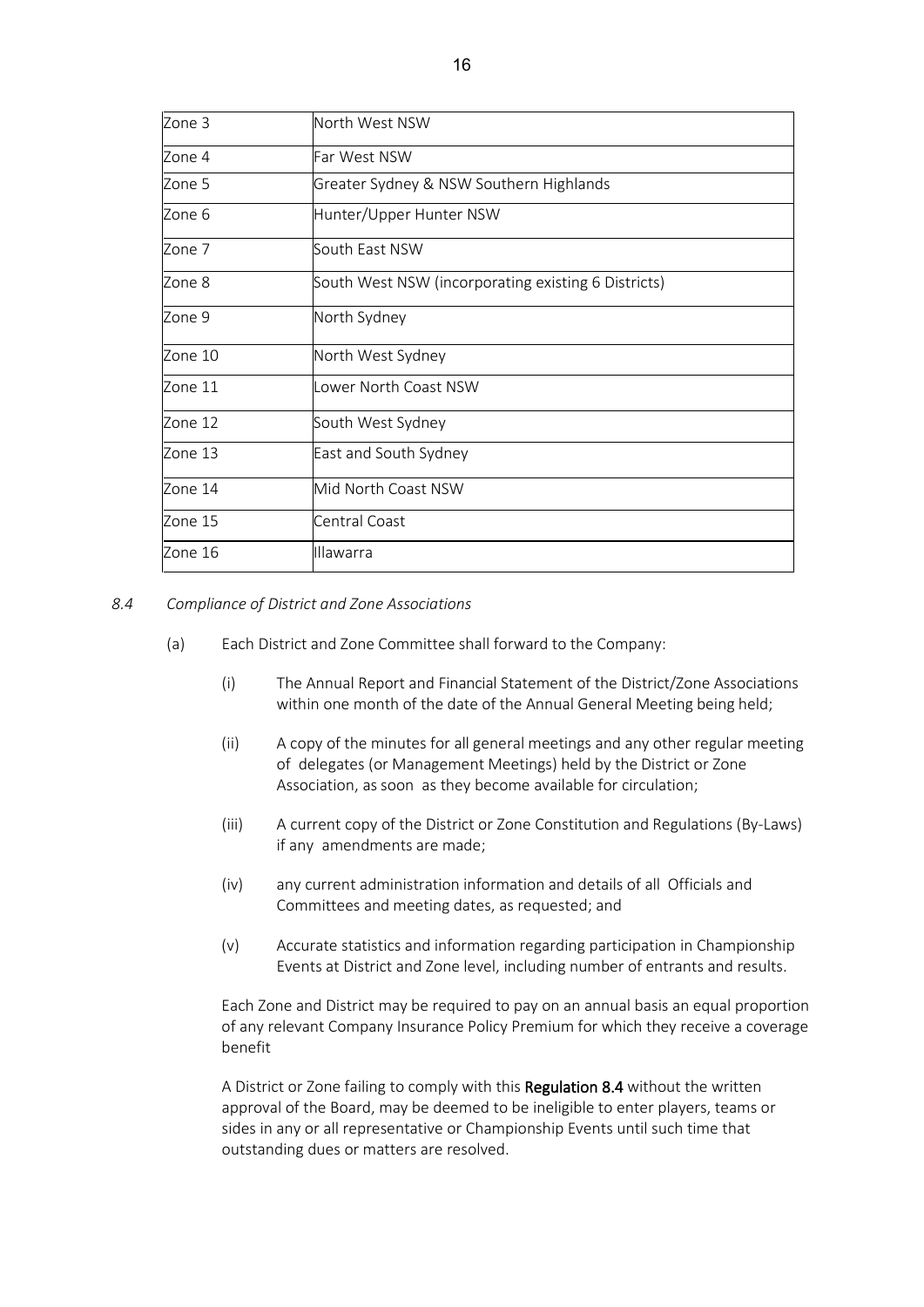- *8.5 District and Zone Constitutions*
	- (a) A District or Zone shall not make amendments or addition to its constitution, unless:
		- (i) A draft of the amendment or addition has been delivered to the Board at least 28 days before making the amendment or addition; and
		- (ii) The Board has approved the amendment or addition.
	- (b) The Board may suspend or terminate the affiliation of a District or Zone should a District or Zone fail to comply with Regulation 8.5(a).
	- (c) The Board may refuse to grant affiliation to or may terminate the affiliation of a District or Zone if the Constitution of the District or Zone permits any Individual Member to share in its profits.

#### 9. DISCIPLINARY PROCEEDINGS

*9.1 Disputes, Grievances, Complaints and Discipline*

Where a dispute, grievance, complaint, or other disciplinary matter falls within the authority of the Company's Member Protection Policy (MPP) it shall be dealt with in accordance with the procedures provided in the MPP.

- *9.2 Disciplinary Action by a Club, District or Zone*
	- (a) For a Bowls Related Incident
		- (i) If an Individual Member, through the due process of a disciplinary hearing conducted by any Club, District or Zone, is found guilty of an incident or misconduct which:
			- (A) directly relates to the game of bowls; and/or
			- (B) occurs during the course of a Championship Event; and/or
			- (C) is deemed by the proceedings to have brought the game of bowls into disrepute;

that Individual Member shall be ineligible to play or officiate at any level of bowls at any Club for a period which shall be equal to the term of suspension imposed by the hearing up to a maximum period of one (1) year from the date of the disciplinary hearing, whichever is the earlier.

- (ii) An Individual Member who is under an order of suspension or expulsion, or who has resigned their membership of a Club because of an impending disciplinary hearing or citation for a Bowls-Related Incident shall not be eligible to apply for or receive a Club Clearance/Transfer to another Club or Interstate Clearance to another STA.
- (b) Notification of Bowls Related Incident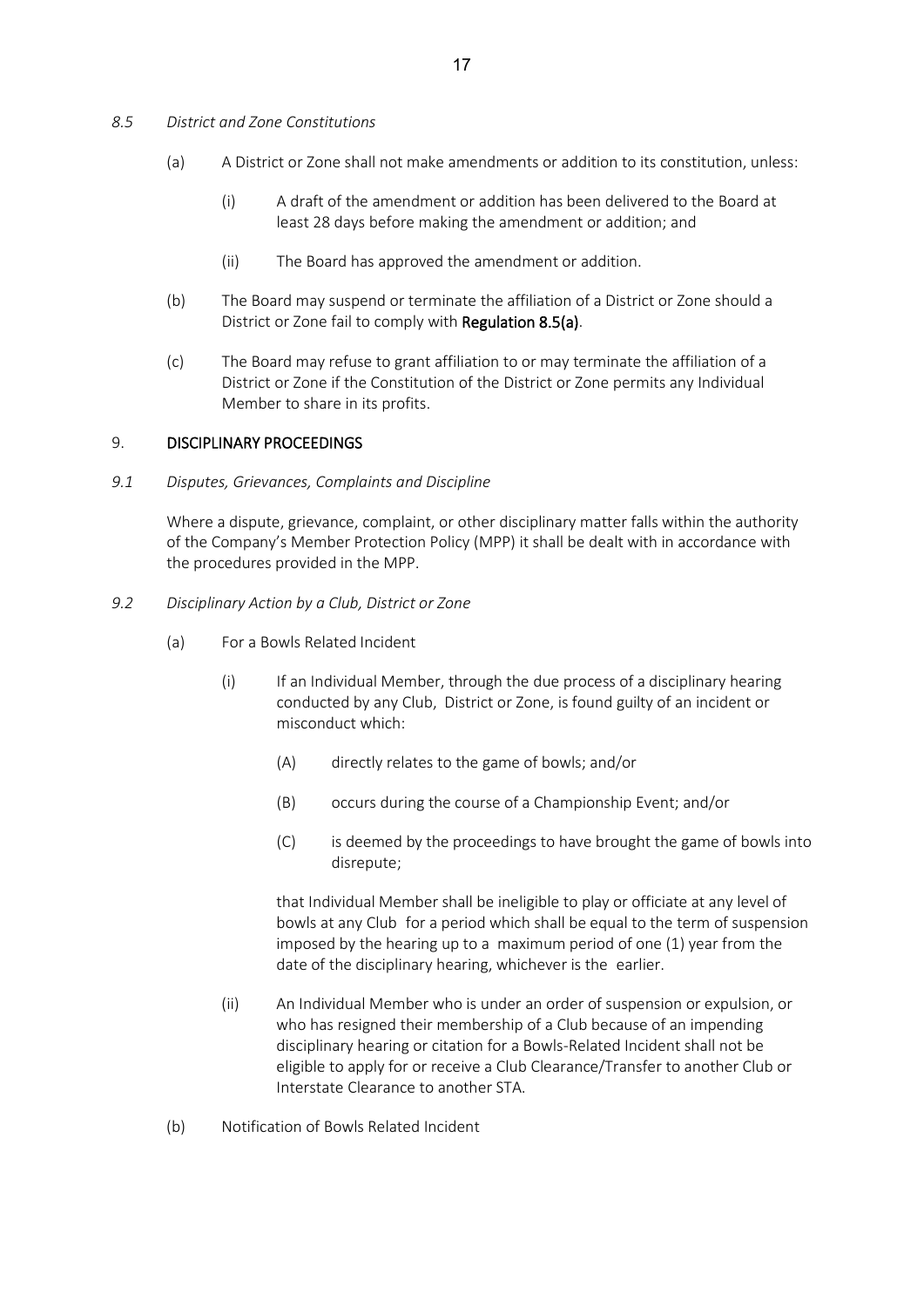- (i) A Disciplinary Notification Form must be completed and signed by the Club, District or Zone imposing the disciplinary penalty and sent to the Company Office (C/- the Chief Executive Officer) within fourteen (14) days from the date of the disciplinary hearing, or otherwise from the date of any subsequent appeals being resolved.
- (ii) Any notification received outside of a fourteen (14) day period shall not be accepted and no sanction under 9.2.1 shall be imposed unless otherwise determined by the Board.
- (iii) Details which must be notified to the Company on the Disciplinary Notification Form are:
	- (A) Full Name and ID Number of the disciplined Bowling Member/s;
	- (B) Date and venue of Disciplinary Hearing and/or Appeal Hearing if any;
	- (C) Confirmation that the Disciplinary Hearing was conducted in compliance with any relevant clauses of the Club, District or Zone Constitution and/or the Company Disciplinary Policy;
	- (D) Name of Club, District or Zone that conducted the Hearing;
	- (E) Confirmation that the incident or misconduct was Bowls related in accordance with Regulation 9.2(a); and
	- (F) Any other documentation deemed relevant.
- (iv) The Company shall confirm the term of suspension or expulsion in writing with the Club and relevant District or Zone Association of the Individual Member. It shall be the responsibility of the Club to notify the Individual Member of any sanction imposed under 9.2(a).
- (c) Disciplinary Action for Non-Bowls Related Incident

If an Individual Member is:

- (i) suspended or expelled by a Club for an incident, which is deemed by a disciplinary hearing, not to be directly related to the game of bowls and/or not to bring the game of bowls into disrepute, it is at the discretion of that Club as to whether the Individual Member is permitted to play or officiate at their Club during the term of suspension; or
- (ii) under a term of suspension at their Nominated Club for a Non-Bowls Related Incident, the Individual Member may be eligible to enter and play in Championships Events at the absolute discretion of their Nominated Club regardless of the venue.

#### *9.3 Appeals*

(a) Any appeal shall only be based on the denial of procedural fairness by the Club, District or Zone responsible for the disciplinary hearing.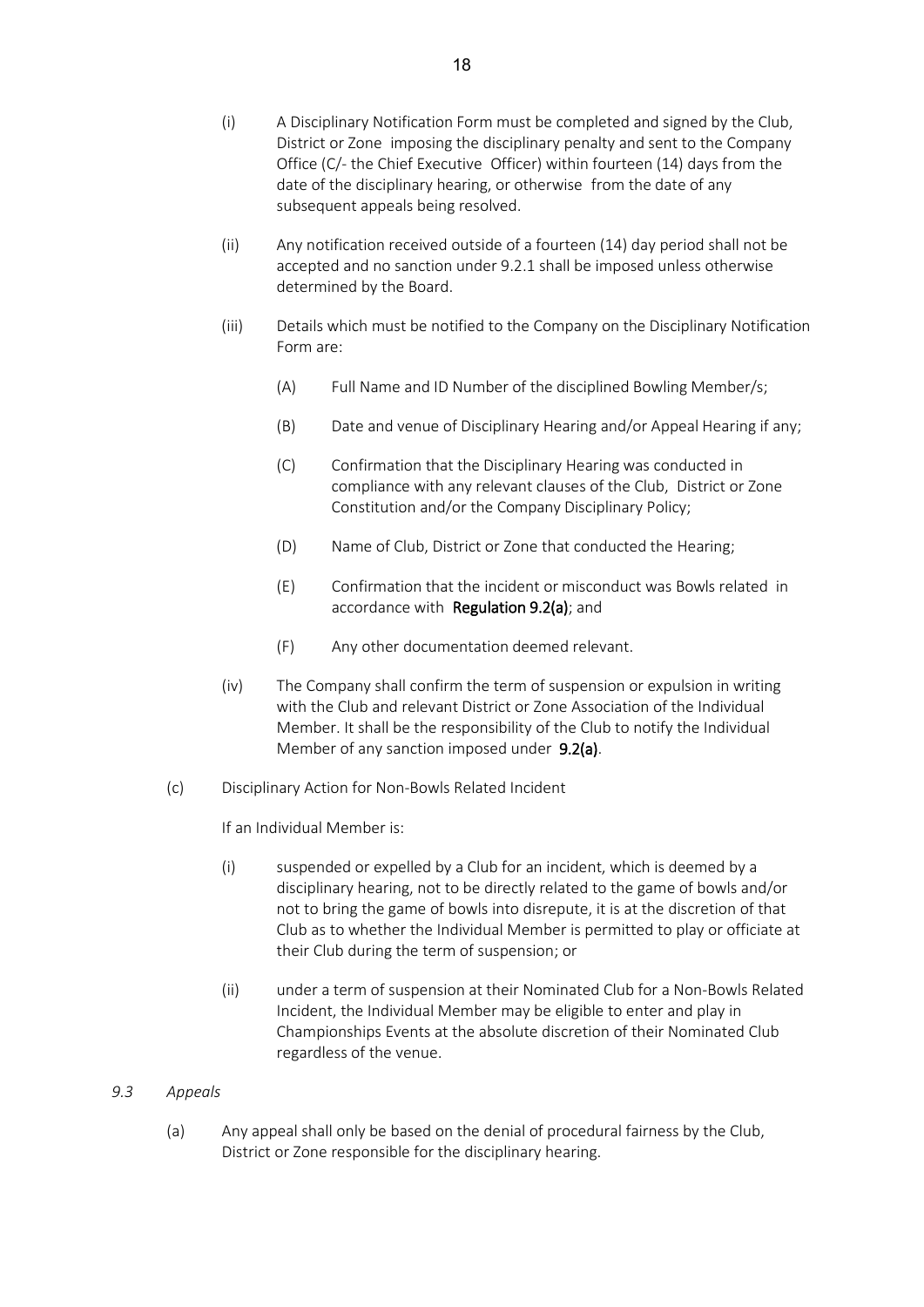(b) The Appeal process shall be set out in accordance with the Member Protection Policy.

#### 10. ADMINISTRATIVE OPERATIONS

Unless otherwise specifically stated within Regulation 10 any reference to a Club shall apply to both a Club and unincorporated Club.

#### *10.1 Nominated Club*

- (a) In accordance with the Company Conditions of Play and NSO Affiliation and Eligibility to Play Policy an Individual must nominate one (1) Club for the purpose of competing and eligibility to compete in Championship Events. This shall be known as their Nominated Club.
- (b) An Individual may be a member of one or more Clubs however shall only have one Nominated Club. An individual need only be registered with the Company at their Nominated Club.
- (c) If an Individual wishes to change their Nominated Club during the Bowling Season, they must receive written permission to do so from the State Match Committee, in addition to paying the appropriate transfer fee.

#### *10.2 Club Clearance/Transfers*

- (a) Any Individual who wishes to change their Nominated Club to another Club within NSW (new Club), must complete and lodge with the Company a clearance/transfer application and pay the appropriate fee, if they:
	- (i) are currently registered with the Company as an Individual Member; and
	- (ii) have been registered with the Company as an Individual Member or Registered Player of a Club in the past twelve (12) months
- (b) An Individual may not participate in Championships Events at their new Club, until a fully completed Clearance/Transfer application (which has been approved by an authorised official at the Club they are transferring from) has been lodged and processed with payment of the applicable fee at the Company Office.
- (c) A Clearance/Transfer application which is lodged and which is not paid within fourteen (14) days shall lapse and the new Club shall be notified by email that the Clearance/Transfer has not been processed.
- (d) Any Individual who is unable to obtain approval for a Clearance/Transfer from an authorised official from the Club they are transferring from, may not participate in Championship Events at their new Club without the written approval of the Company and payment of the applicable fee.
- (e) A Club may not reasonably refuse to sign or otherwise withhold approval for an Individual's Transfer Application if the Individual has fulfilled all financial obligations to the Club, is not under an order of suspension or expulsion and has not resigned their membership because of disciplinary proceedings in accordance with Regulation 9.